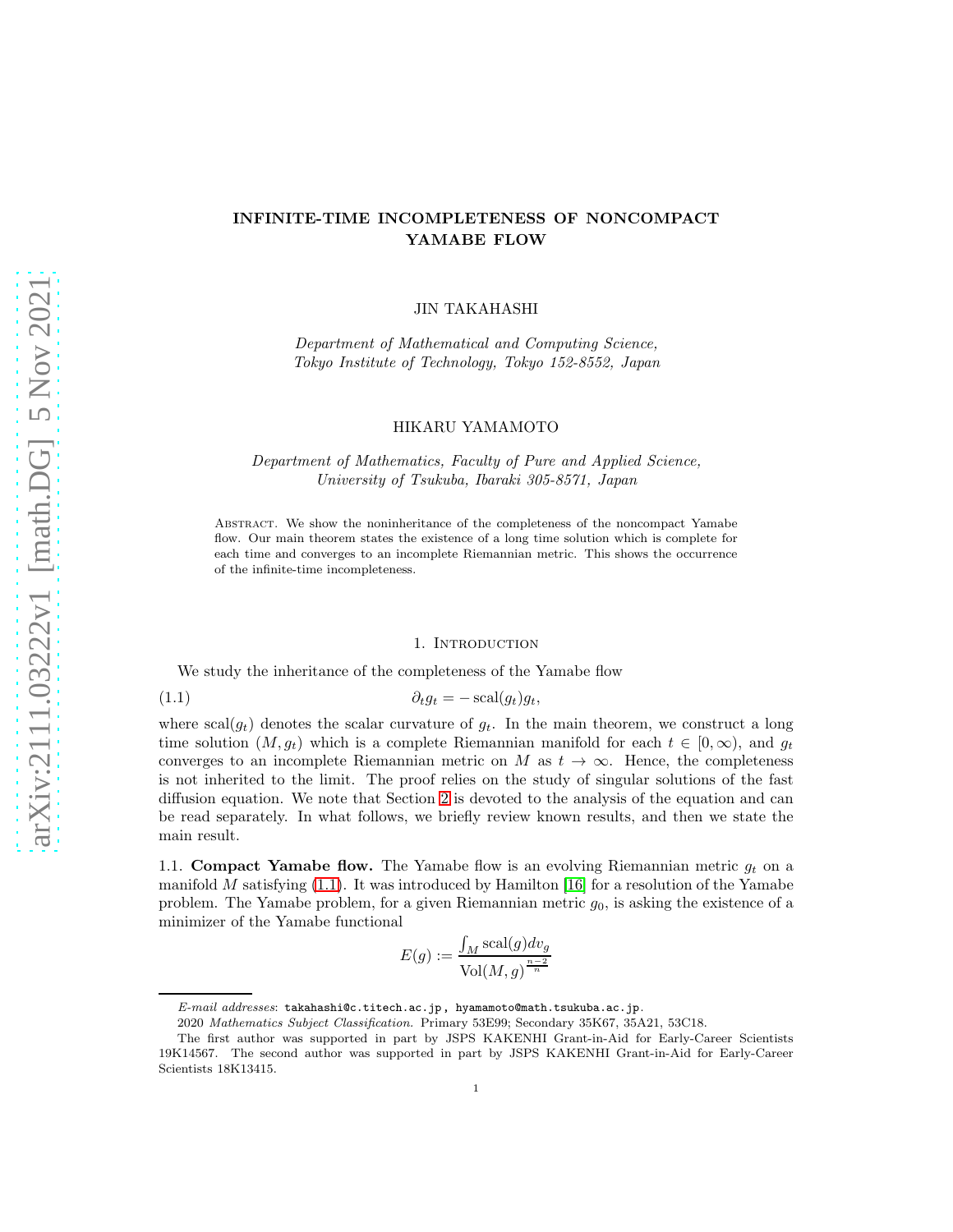among the conformal class of  $g_0$ , provided that M is compact and n-dimensional with  $n \geq 3$ , where  $dv_g$  is the volume form of g and  $Vol(M, g)$  is the volume of  $(M, g)$ . The negative gradient flow of  $E$  is

$$
\partial_t g_t = \left(-\operatorname{scal}(g_t) + \int_M \operatorname{scal}(g_t) dv_{g_t}\right) g_t
$$

by scaling the time variable, and this is called the normalized Yamabe flow, compared with [\(1.1\)](#page-0-0). Even the normalized Yamabe flow is better to obtain a long time solution (see [\[36\]](#page-20-0) for instance), we prefer to study the unnormalized flow  $(1.1)$  since M is noncompact in this paper.

The flow [\(1.1\)](#page-0-0) is called a compact (resp. noncompact) Yamabe flow when the underlying manifold  $M$  is compact (resp. noncompact). The study of compact Yamabe flows is already developed deeply. The existence of a long time solution and the convergence to a constant scalar curvature metric were settled by Hamilton [\[16\]](#page-19-0), Chow [\[5\]](#page-19-1), Ye [\[36\]](#page-20-0), Schwetlick and Struwe [\[30\]](#page-20-1) and Brendle [\[2\]](#page-19-2) with making assumptions on the curvature of the initial metric weaker and weaker. We remark that the flows treated in these papers are the normalized one. The unnormalized flow [\(1.1\)](#page-0-0) may develop singularities in finite time even in the compact case. The study related to asymptotic behavior at the singularities, including the classification of singularities, ancient solutions and solitons, has been recently proceeded by Daskalopoulos, del Pino and Sesum [\[8\]](#page-19-3) and Daskalopoulos, del Pino, King and Sesum [\[6,](#page-19-4) [7\]](#page-19-5). Indeed, there are many other papers contributing the compact case. We refer the reader to the above papers and the references given there.

1.2. Noncompact Yamabe flow. The noncompact case is complicated. There are many unexpected phenomena from the viewpoint of the compact Yamabe flow. Even the number of papers on the noncompact Yamabe flow is still limited, the knowledge has been gradually accumulated. When we study a noncompact Riemannian manifold, the completeness of the initial Riemannian manifold  $(M, g_0)$  is important. We review some works which hold without any assumptions on the topological type of  $M$ . The first contribution was made by Ma and An [\[22\]](#page-19-6). They proved the short time existence of [\(1.1\)](#page-0-0) in the case where the initial Riemannian manifold is complete and locally conformally flat with Ricci curvature bounded from below, and also proved the existence of a long time solution in the case where the initial Riemannian manifold is complete with the Ricci curvature and the nonpositive scalar curvature bounded from below. Some criterions for the extension of the flow are also known. Ma, Cheng and Zhu [\[23,](#page-19-7) Theorem 3] proved that if  $(M, g_0)$  is a complete Riemannian manifold with bounded curvature and with a positive Yamabe constant, then a Yamabe flow  $g_t$  ( $t \in [0, T)$  with  $T < \infty$ ) starting from  $g_0$  satisfying  $||\text{scal}(g_t)||_{L^{(n+2)/2}(M\times(0,T))} < \infty$  can be extended beyond the time T . Recently, Ma [\[20\]](#page-19-8) also proved the long time existence and convergence of the Yamabe flow starting from an initial complete Riemannian metric with nonnegative scalar curvature under the assumption on the existence of a kind of lower solutions.

In the above results, the initial Riemannian manifolds are complete. In contrast, the Yamabe flow starting from an incomplete Riemannian manifold is also interesting. A series of works by Giesen and Topping [\[31,](#page-20-2) [14,](#page-19-9) [15,](#page-19-10) [32\]](#page-20-3) revealed the so-called *instantaneously completeness*. They studied two-dimensional Ricci flows, note that Ricci flow and Yamabe flow coincide in the two-dimensional case, and they proved the existence and uniqueness of a flow starting from an incomplete initial Riemannian manifold so that it turns to be complete for positive time. Recently, Schulz generalized these results to the higher dimensional Yamabe flow in several settings [\[26,](#page-19-11) [27,](#page-19-12) [28,](#page-20-4) [29\]](#page-20-5). For instance, in [\[28\]](#page-20-4), for any conformal initial metric g on the hyperbolic space  $\mathbb{H}$  with dim  $\mathbb{H} > 3$ , it was proved that there exists an instantaneously complete Yamabe flow starting from g. These results, at least, indicate that completeness and incompleteness are subtle conditions along the Yamabe flow.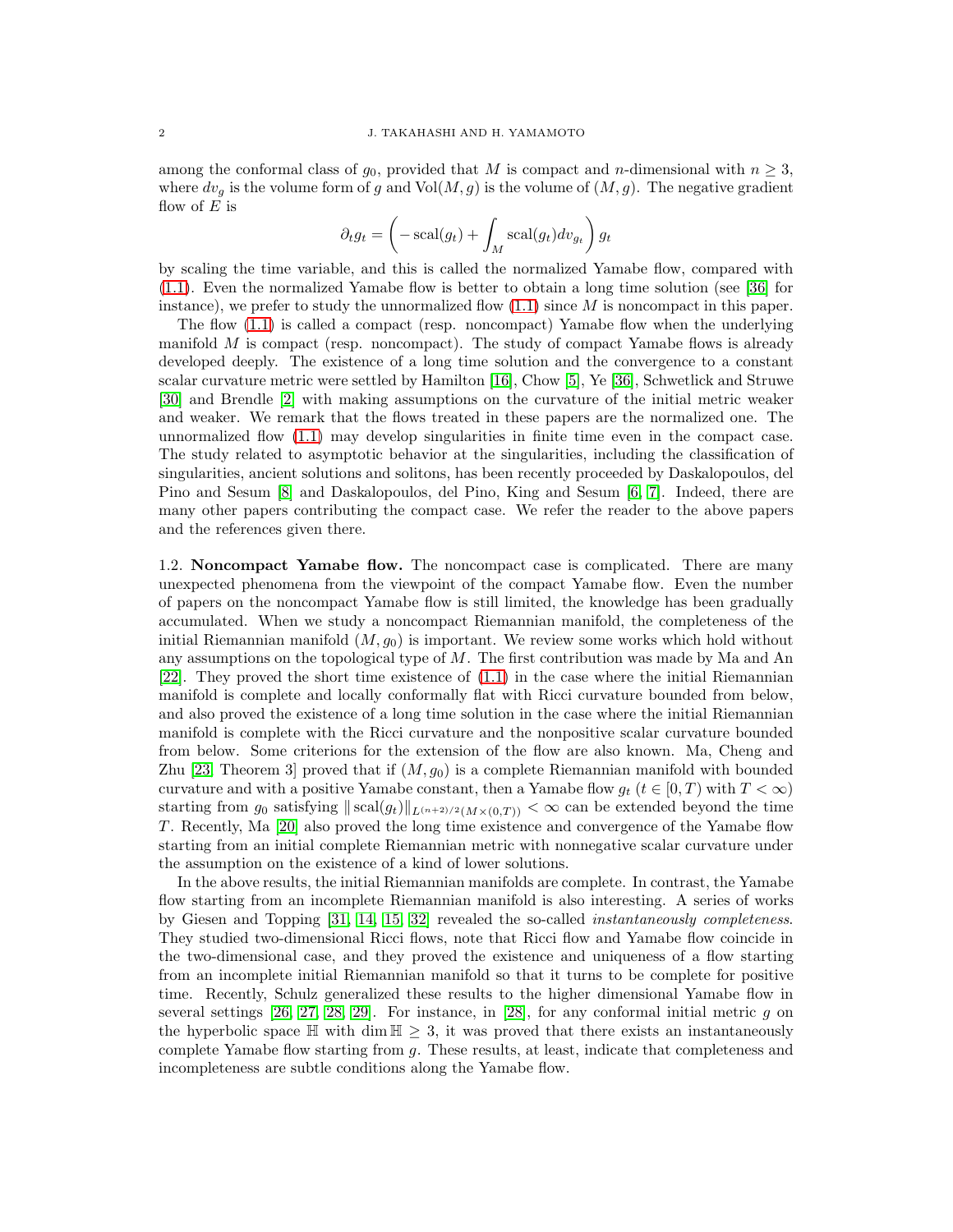1.3. Main result. When we restrict the topological type of  $(M, g_0)$ , we can say more. A typical case is a manifold with ends. For instance, the Euclidean space is a manifold with one end and a cylinder is a manifold with two ends. In this direction, for instance, Chen and Zhu [\[4\]](#page-19-13), Ma [\[21\]](#page-19-14) and Chen and Wang [\[3\]](#page-19-15) studied Riemannian manifolds with one end which is asymptotically flat or Euclidean. These results are strongly related to ADM mass. Also in the case with one end, Daskalopoulos and Sesum [\[9\]](#page-19-16) proved the existence of a Riemannian metric  $g_0$  on  $\mathbb{R}^n$  satisfying the following properties: (1) complete, (2) asymptotically cylindrical, (3) the solution  $g_t$  of [\(1.1\)](#page-0-0) starting from  $g_0$  develops the singularity at some finite time  $T^*$  and (4)  $g_t$  becomes incomplete at some time  $T \in (0, T^*)$ . Even though  $g_t$  has more properties, but we focus on the above ones. We would like to call this phenomenon the *finite-time incompleteness*. In this paper, in contrast to the finite-time incompleteness, we give an example of a Riemannian manifold  $(M, g_0)$  which causes the "infinite"-time incompleteness considering a manifold with two ends having different asymptotical types. Here we say that a Yamabe flow  $(M, g_t)$  causes the *infinite-time incompleteness* if it is defined for all  $t \in [0, \infty)$ ,  $g_t$  is complete for all  $t \in [0, \infty)$ and  $g_t$  converges to an incomplete Riemannian metric  $g_\infty$  on M as  $t \to \infty$ .

<span id="page-2-0"></span>**Theorem 1.1.** Let  $n \geq 3$  and  $M := \mathbb{R}^n \setminus \{0\} \ (\cong S^{n-1} \times \mathbb{R})$ . Let  $E_1$  and  $E_2$  be the ends of M around  $|x| = \infty$  and  $|x| = 0$ , respectively. For each  $c_1, c_2 > 0$  and  $(n+2)/2 < \lambda < n+2$ , *there exists a Riemannian metric*  $g_0 = g_0(c_1, c_2, \lambda)$  *on* M *satisfying the following conditions from* (1) *to* (4)*:*

- (1) The end  $E_1$  *is asymptotically Euclidean of order*  $(n-2)\lambda/(n+2) 2 > 0$  *if*  $n \ge 6$ *.*
- (2) The end  $E_2$  is asymptotically conical of order  $\tau$  with rink  $(S^{n-1}, Bg_{S^{n-1}})$ , where the con*stants*  $B \in (0,1)$  *and*  $\tau > 0$  *are explicitly determined by n and*  $\lambda$  *in* [\(3.6\)](#page-17-0)*.*
- *(3) The scalar curvature of*  $g_0$  *is negative.*
- (4) There exists a unique long time solution  $g_t$  ( $t \in [0,\infty)$ ) of the Yamabe flow [\(1.1\)](#page-0-0) starting *from*  $g_0$ *, and*  $g_t$  *satisfies the following properties:* 
	- (a)  $(M, g_t)$  *is a complete Riemannian manifold and is conformally equivalent to the standard metric*  $g_{\mathbb{R}^n}$  *on*  $\mathbb{R}^n \setminus \{0\}$  *for all*  $t \in [0, \infty)$ *.*
	- (b) The volume form  $vol(g_t)$  of  $g_t$  satisfies  $|x|^{2n\lambda/(n+2)}$   $vol(g_t) \to c_1^{2n/(n+2)}$   $vol(g_{\mathbb{R}^n})$  as  $|x| \to 0$  and  $\text{vol}(g_t) \to c_2^{2n/(n+2)} \text{vol}(g_{\mathbb{R}^n})$  *as*  $|x| \to \infty$  *for all*  $t \in [0,\infty)$ *.*
	- (c) The Yamabe constant  $Y(M, g_t)$  of  $(M, g_t)$  is equal to  $Y(S^n, g_{S^n}) > 0$  for all  $t \in [0, \infty)$ .
	- (d)  $g_t$  converges to  $g_\infty := c_2^{4/(n+2)} g_{\mathbb{R}^n}$  in  $C^2_{loc}(\mathbb{R}^n \setminus \{0\})$  as  $t \to \infty$ *. Especially,*  $(M, g_\infty)$ *is incomplete.*

We remark that the conditions from  $(1)$  to  $(3)$  are only for the initial metric and  $(4)$  is for the flow itself and its limit. The shape of  $(M, q_0)$  is similar to a "coffee dripper" (see Figure [1\)](#page-3-0). We remark that some terminologies in the above theorem are defined in Section [3:](#page-14-0) a manifold with ends, asymptotically Euclidean or conical ends and the Yamabe constant are defined in Definitions [3.1,](#page-14-1) [3.2](#page-15-0) and [3.3,](#page-18-0) respectively. We also remark that from (1) and (2), it follows that  $(M, g_0)$  is asymptotically flat for  $n \geq 6$ .

As far as the authors know, this is the first example of the long time solution of the noncompact Yamabe flow which causes the infinite time incompleteness. This implies that the completeness in positive time is not inherited to the limit. Also, to the best of the authors' knowledge, this is the first paper constructing a nontrivial solution of the Yamabe flow starting from a complete Riemannian manifold having more than one end.

We remark that our initial Riemannian manifold  $(M, g_0)$  is applicable to  $(M, g_0)$  in Ma and An [\[22,](#page-19-6) Theorem 1] and also applicable to  $(M, g_M)$  in Schulz [\[29,](#page-20-5) Theorem 1]. Hence, the existence of a long time solution starting from our  $(M, g_0)$  follows from their general theorems. One of the novelties of our result is a discovery of a complete initial metric such that its long time limit along the Yamabe flow exists and is incomplete.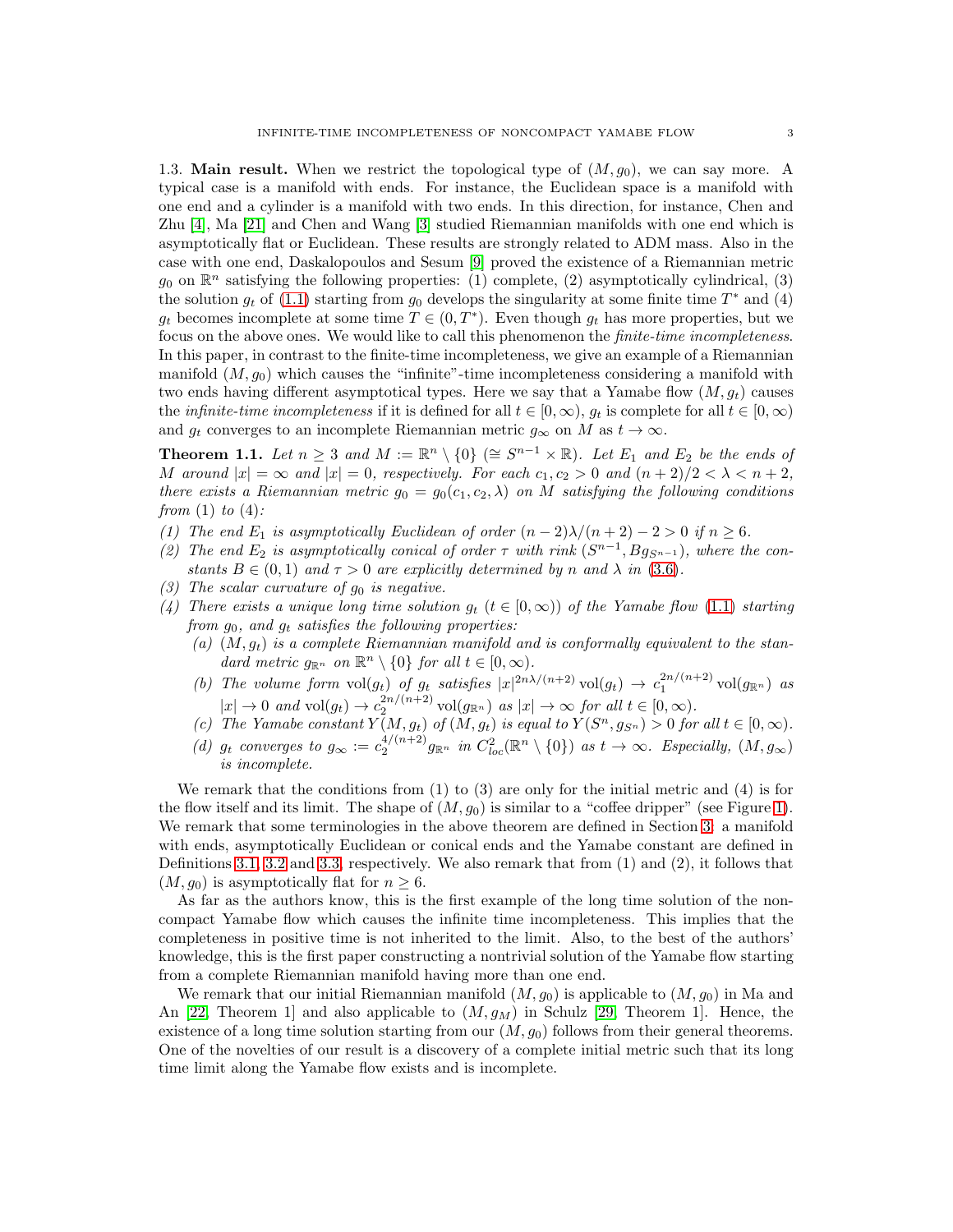

<span id="page-3-0"></span>FIGURE 1. Abstract shape of  $(M, g_0)$  in Theorem [1.1](#page-2-0)

Even the existence part follows from previous works, we give a purely analytical proof of the existence to obtain precise asymptotic behaviors of the solution for our use. The argument is based on the work of V $a$ zquez and Winkler [\[34\]](#page-20-6) for the fast diffusion equation and on the construction of suitable comparison functions in the same spirit of Fila, the first author and Yanagida  $[11]$  and the same authors with Macková  $[10]$ . Hence, readers who want to know our results on the fast diffusion equation from the viewpoint of PDE can read Section [2](#page-4-0) directly and separately. As results purely in PDE, the main results in Section [2](#page-4-0) have some novelties and seem to be of independent interest.

<span id="page-3-2"></span>1.4. Reduction to the fast diffusion equation. This subsection is a bypass from geometry to analysis. In particular, we reduce the Yamabe flow  $(1.1)$  on  $\mathbb{R}^n \setminus \{0\}$  to the fast diffusion equation, and in Section [2](#page-4-0) we prove the uniqueness and existence of a long time solution of the fast diffusion equation with a specific singular initial data and identify the exact behaviors near the singularity of the solution and of its gradient.

Let  $(M, g_0)$  be an *n*-dimensional Riemannian manifold and v be a smooth positive function on M. Throughout this paper, we assume  $n \geq 3$  and put

<span id="page-3-4"></span>
$$
m_c := \frac{n-2}{n+2} \in (0,1).
$$

It is well-known that the scalar curvature of  $g := v^{4/(n-2)}g_0$  is given by

(1.2) 
$$
\operatorname{scal}(g) = v^{-\frac{n+2}{n-2}} \left( -\frac{4(n-1)}{n-2} \Delta_{g_0} v + \operatorname{scal}(g_0) v \right),
$$

where  $\Delta_{g_0}$  is the Laplacian with respect to  $g_0$ . Since the Yamabe flow  $g_s$  preserves the conformal class, we can assume that  $g_s$  is written as  $v_s^{4/(n-2)}g_0$  with some time dependent smooth positive function  $v_s$  on M. Then, the equation [\(1.1\)](#page-0-0) is reduced to the PDE for  $v_s$  as

<span id="page-3-1"></span>(1.3) 
$$
\partial_s \left( v_s^{\frac{4}{n-2}} \right) = -v_s^{-1} \left( -\frac{4(n-1)}{n-2} \Delta_{g_0} v_s + \text{scal}(g_0) v_s \right).
$$

By setting

<span id="page-3-3"></span>(1.4) 
$$
u(\,\cdot\,,t) := v^{\frac{n+2}{n-2}}(\,\cdot\,,s(t)) \quad \text{with } s(t) := \frac{n-2}{(n-1)(n+2)}t,
$$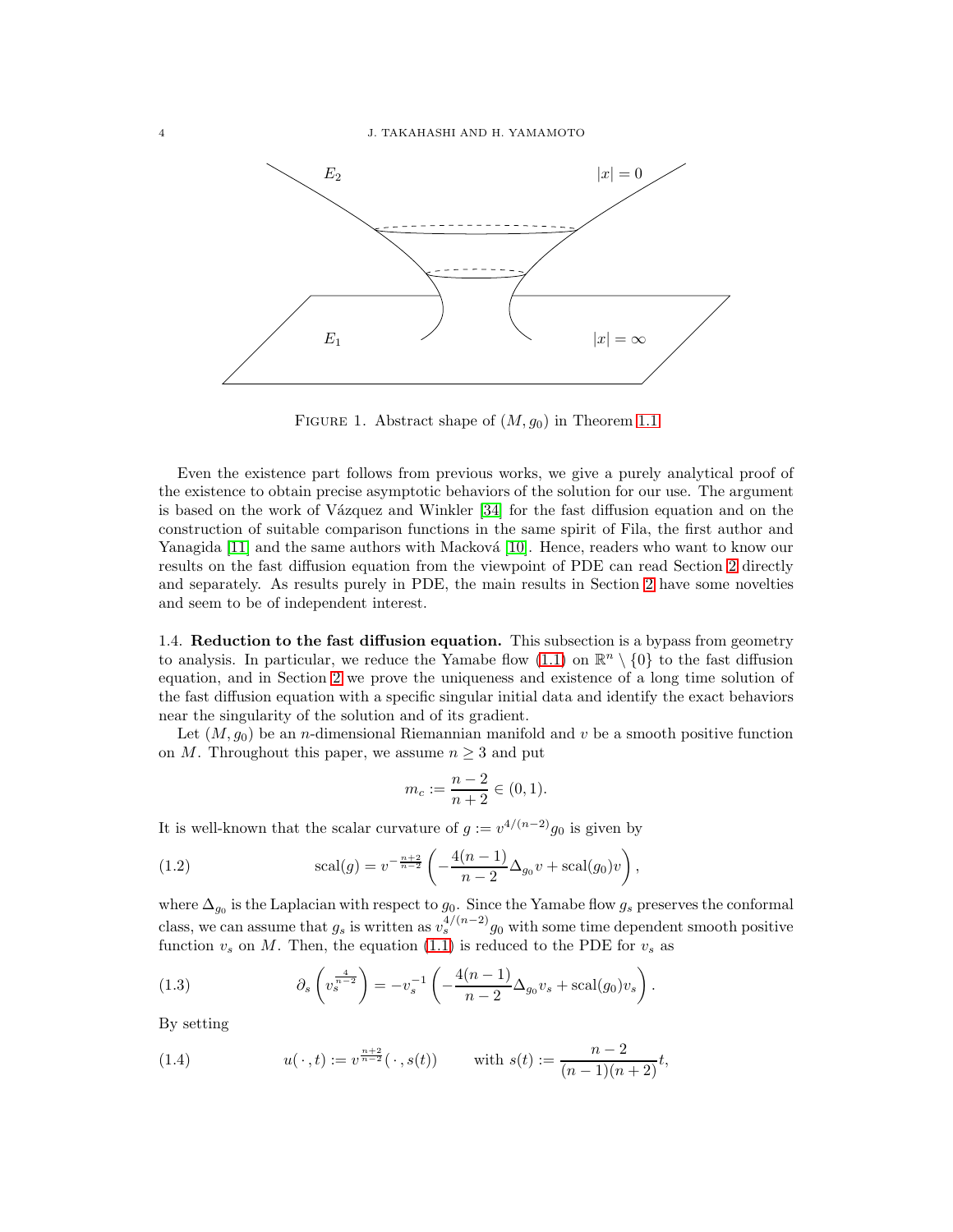we see that the equation [\(1.3\)](#page-3-1) is transformed into

(1.5) 
$$
\partial_t u = \Delta_{g_0}(u^{\frac{n-2}{n+2}}) - \frac{n-2}{4(n-1)} \operatorname{scal}(g_0) u^{\frac{n-2}{n+2}}.
$$

Especially, if  $(M, g_0)$  is scalar flat, the equation [\(1.5\)](#page-4-1) coincides with the fast diffusion equation:

<span id="page-4-1"></span>
$$
\partial_t u = \Delta_{g_0}(u^{m_c}).
$$

In this paper, we apply this reduction to the Yamabe flow on  $(\mathbb{R}^n \setminus \{0\}, g_{\mathbb{R}^n})$ , where  $g_{\mathbb{R}^n}$  is the standard metric on  $\mathbb{R}^n$ , of course, it is scalar flat. Hence, the bulk of this paper is the analysis of the fast diffusion equation which is done in Section [2.](#page-4-0) After doing that, in Section [3,](#page-14-0) we recover the geometric meaning of the corresponding metric from the solution, that is, geometry from analysis.

1.5. The initial metric. We can write the initial metric  $g_0$  on  $M = \mathbb{R}^n \setminus \{0\}$  explicitly. For fixed constants  $c_1, c_2 > 0$  and  $(n+2)/2 < \lambda < n+2$ , define  $u_0 \in C^\infty(\mathbb{R}^n \setminus \{0\})$  by

<span id="page-4-4"></span>
$$
u_0(x) := (c_1^{m_c}|x|^{-m_c \lambda} + c_2^{m_c})^{\frac{1}{m_c}}.
$$

Then, indeed, the initial metric  $g_0$  in Theorem [1.1](#page-2-0) is given by

(1.6) 
$$
g_0 := u_0^{\frac{4}{n+2}} g_{\mathbb{R}^n}.
$$

We will prove that  $(\mathbb{R}^n \setminus \{0\}, g_0)$  satisfies the conditions from (1) to (4) in Section [3.](#page-14-0) Hence, solving the Yamabe flow equation [\(1.1\)](#page-0-0) with initial metric  $g_0$  is equivalent to solving the following initial value problem of the fast diffusion equation

$$
\begin{cases} \partial_t u = \Delta(u^{m_c}), & x \in \mathbb{R}^n \setminus \{0\}, \ t > 0, \\ u(x, 0) = u_0(x), & x \in \mathbb{R}^n \setminus \{0\}, \end{cases}
$$

where  $\Delta$  is the standard Laplacian on  $\mathbb{R}^n$ . The existence and uniqueness of a solution of this PDE and its properties are studied in the next section.

1.6. Organization of this paper. Section [1](#page-0-1) is the introduction to the Yamabe flow. We start with the brief review of the compact case. We refer some results on the noncompact case and state our main theorem. The introduction is ended with the reduction from the Yamabe flow to the fast diffusion equation. Section [2](#page-4-0) is a purely analysis section. In this section, we analyze the fast diffusion equation with a specific singular initial function. Section [3](#page-14-0) is completely geometry section. We interpret the properties of the solution into the sense of Riemannian geometry. Then, the properties in Theorem [1.1](#page-2-0) are confirmed step by step.

### <span id="page-4-2"></span>2. Singular solutions in the fast diffusion equation

<span id="page-4-0"></span>In this section, we analyze the following problem of the fast diffusion equation

(2.1) 
$$
\begin{cases} \partial_t u = \Delta(u^m), & x \in \mathbb{R}^n \setminus \{0\}, \ t > 0, \\ u(x, 0) = u_0(x) := (c_1^m |x|^{-m\lambda} + c_2^m)^{\frac{1}{m}}, & x \in \mathbb{R}^n \setminus \{0\}, \end{cases}
$$

where  $n \geq 3$ ,  $c_1 > 0$  and  $c_2 \geq 0$ . Throughout this section, we assume that

(2.2) 
$$
0 < m < \frac{n-2}{n}
$$
,  $\frac{2}{1-m} < \lambda < \frac{n-2}{m}$ .

In particular, the results in this section are also valid for a geometrically important case

<span id="page-4-3"></span>
$$
m = m_c = \frac{n-2}{n+2}, \qquad \frac{n+2}{2} < \lambda < n+2, \qquad c_1, c_2 > 0.
$$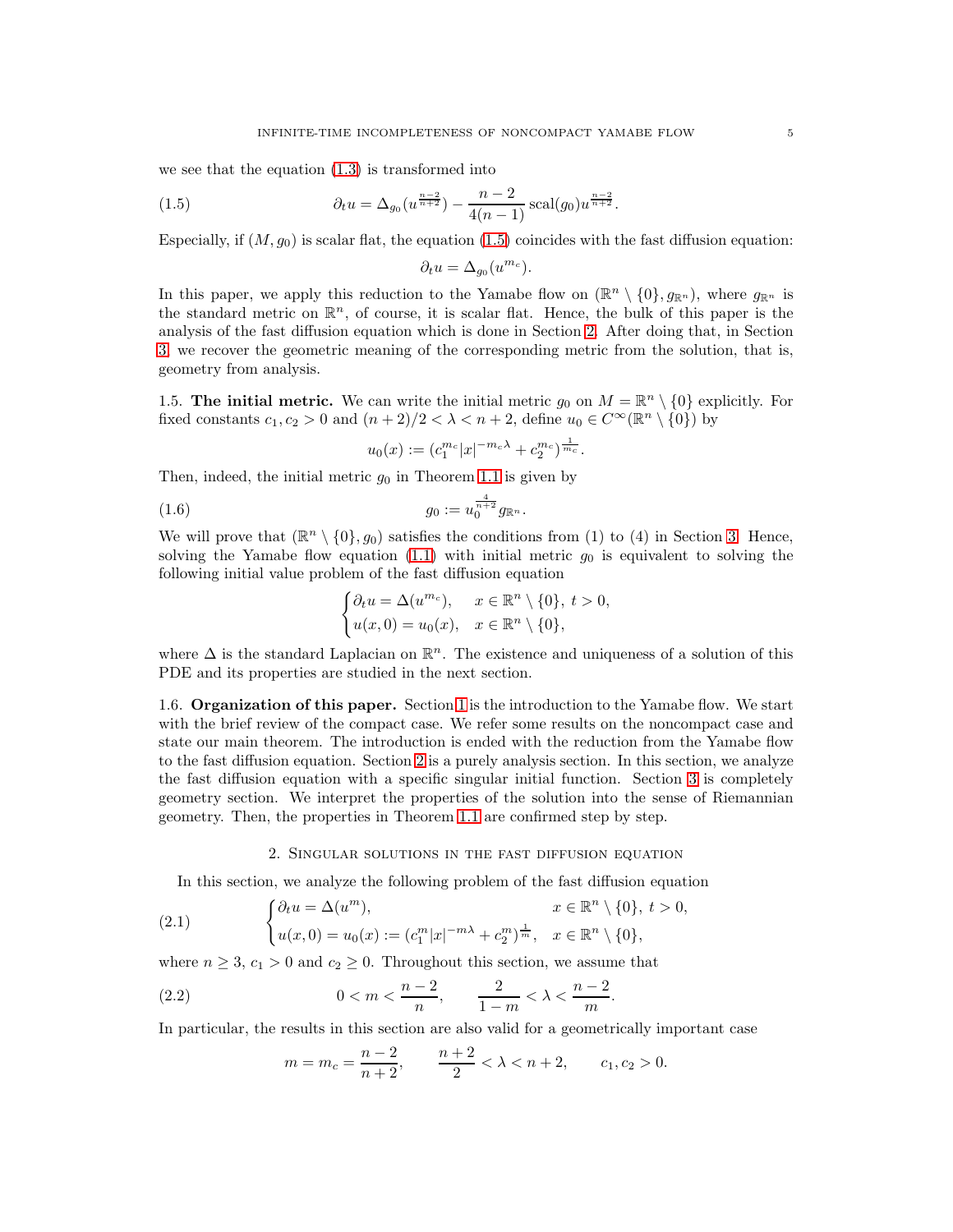For  $0 < T \leq \infty$ , we write

 $X_T := C^{2,1}((\mathbb{R}^n \setminus \{0\}) \times (0,T)) \cap C((\mathbb{R}^n \setminus \{0\}) \times [0,T)).$ 

By a solution of [\(2.1\)](#page-4-2), we mean a nonnegative function  $u \in X_T$  which satisfies (2.1) for some  $0 < T \leq \infty$ . If a solution u satisfies  $u(x,t) \to \infty$  for each  $t \in [0,T)$  as  $x \to 0$ , we call u a singular solution. The main result in this section shows the existence and uniqueness of a singular solution and its precise properties.

<span id="page-5-0"></span>**Theorem 2.1.** Let  $n \geq 3$ ,  $c_1 > 0$  and  $c_2 \geq 0$ . Assume that m and  $\lambda$  satisfy [\(2.2\)](#page-4-3). Then, there *exists a unique solution* u *of the problem* [\(2.1\)](#page-4-2)*. Moreover, the solution* u *is a positive long time solution and belongs to*  $C^{2,1}((\mathbb{R}^n \setminus \{0\}) \times (0,\infty))$  *and*  $C((\mathbb{R}^n \setminus \{0\}) \times [0,\infty))$ *. Furthermore, u satisfies the following properties from* (i) *to* (vi)*:*

- *(i)*  $u(x,t)$  *is radially symmetric and nonincreasing in* |x| *for each*  $t \in [0,\infty)$ *.*
- (*ii*)  $u(x,t)$  *is nonincreasing in*  $t \in [0,\infty)$  *for each*  $x \in \mathbb{R}^n \setminus \{0\}$ *.*
- (*iii*)  $|x|^{\lambda}u(x,t) \to c_1$  *locally uniformly for*  $t \in [0,\infty)$  *as*  $|x| \to 0$ .
- $(iv)$   $|x|^{\lambda+1}(x/|x|) \cdot \nabla u(x,t) \to -c_1 \lambda$  *locally uniformly for*  $t \in [0,\infty)$  *as*  $|x| \to 0$ *.*
- $(v)$   $u(x,t) \to c_2$  *uniformly for*  $t \in [0,\infty)$  *as*  $|x| \to \infty$ *.*
- (*vi*)  $u(\cdot, t) \to c_2$  *in*  $C_{loc}^2(\mathbb{R}^n \setminus \{0\})$  *as*  $t \to \infty$ *.*

Before starting the proof, we introduce the work of Vázquez and Winkler [\[34\]](#page-20-6) and state the novelty of Theorem [2.1.](#page-5-0) In [\[34,](#page-20-6) Section 3], they studied the radial proper solution U of

(2.3) 
$$
\begin{cases} \partial_t U = m^{-1} \Delta U^m, & |x| < R, \ t > 0, \\ U(x, t) = c_1 R^{-\lambda}, & |x| = R, \ t > 0, \\ U(x, 0) = c_1 |x|^{-\lambda}, & |x| < R, \end{cases}
$$

where  $0 < m < (n-2)/n$ ,  $R > 0$ ,  $c_1 > 0$  and  $\lambda > 0$ , and the proper solution is defined by the limit of solutions of appropriate regularized problems. In the case where  $\lambda$  satisfies [\(2.2\)](#page-4-3), they proved in [\[34,](#page-20-6) Lemma 3.9] that  $\partial_t U \leq 0$  and  $U(\cdot, t) \to c_1 R^{-\lambda}$  in  $C^2_{loc}(\mathbb{R}^n \setminus \{0\})$  as  $t \to \infty$ . In particular, they found the occurrence of the infinite-time blow-down of the solution. By [\[34,](#page-20-6) Lemmas 3.1, 3.8] and their proofs, for  $0 < T < \infty$ , there exists  $c_T > 0$  depending on T such that

<span id="page-5-1"></span>
$$
c_T|x|^{-\lambda} \le U(x,t) \le c_1|x|^{-\lambda}, \qquad 0 < |x| \le R, \ 0 \le t \le T.
$$

They also analyzed the evolution of singularities in the other ranges  $0 < \lambda \leq 2/(1-m)$ and  $\lambda \geq (n-2)/m$  and studied problems on general bounded domains with inhomogeneous Dirichlet boundary conditions. See also [\[35\]](#page-20-7) for oscillating phenomena.

The problem  $(2.1)$  is a kind of the whole space case of  $(2.3)$  and the proofs in this section can be applied to [\(2.3\)](#page-5-1) with simple modifications. Thus, our main contribution in Theorem [2.1](#page-5-0) is the identification of the exact behaviors near the singularity of the solution and of its gradient. In particular, we construct subsolutions different from [\[34\]](#page-20-6) in the same spirit of [\[10,](#page-19-18) [11\]](#page-19-17) and give precise lower bound of solutions, see Lemma [2.8](#page-11-0) for details.

It seems that the uniqueness part in Theorem [2.1](#page-5-0) is also new compared with the classical result of Herrero and Pierre [\[17\]](#page-19-19) and the recent result of Hui [\[18\]](#page-19-20). In [\[17\]](#page-19-19), they proved the uniqueness of possibly sign-changing solutions in the class  $u \in C([0,\infty); L^1_{loc}(\mathbb{R}^n))$  with  $\partial_t u \in$  $L^1_{loc}(\mathbb{R}^n\times(0,\infty))$ . In [\[18\]](#page-19-20), the uniqueness of positive singular solutions was shown for solutions satisfying an estimate of the form  $C_1|x|^{-\lambda_1} \leq u(x,t) \leq C_2|x|^{-\lambda_2}$  near the origin for any  $t \in (0, T)$ , see [\[18,](#page-19-20) (1.13)]. On the other hand, Theorem [2.1](#page-5-0) does not require assumptions on the behavior of  $u(x, t)$  with  $t > 0$  or the integrability around the singular point  $x = 0$ . Namely, we prove the following theorem based on the argument of Herrero and Pierre [\[17,](#page-19-19) Theorem 2.3].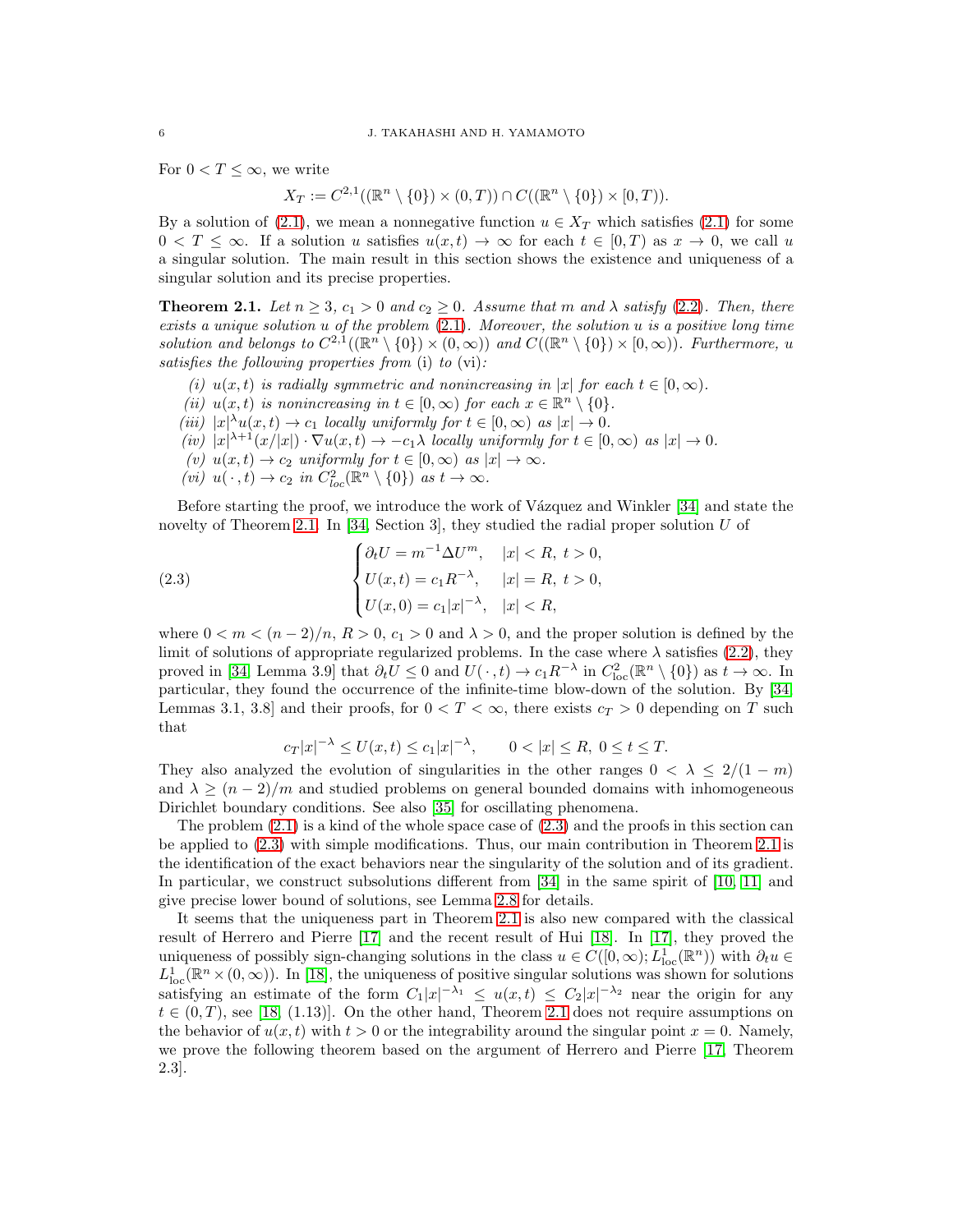<span id="page-6-1"></span>**Theorem 2.2.** Let  $n \geq 3$ ,  $0 < m < (n-2)/n$  and  $0 < T \leq \infty$ . Assume that functions  $u_1, u_2 \in C^{2,1}((\mathbb{R}^n \setminus \{0\}) \times (0,T)) \cap C((\mathbb{R}^n \setminus \{0\}) \times [0,T))$  satisfy

<span id="page-6-7"></span>(2.4) 
$$
\partial_t u = \Delta(u|u|^{m-1}) \qquad in \ (\mathbb{R}^n \setminus \{0\}) \times (0,T)
$$

*and*  $u_1(\cdot, 0) = u_2(\cdot, 0)$  *on*  $\mathbb{R}^n \setminus \{0\}$ *. Then,*  $u_1 \equiv u_2$  *on*  $(\mathbb{R}^n \setminus \{0\}) \times [0, T)$ *.* 

The rest of this section is organized as follows. In Subsection [2.1,](#page-6-0) we prove the existence of a long time singular solution and also prove the properties (i) and (ii) of Theorem [2.1.](#page-5-0) In Subsection [2.2,](#page-7-0) we show Theorem [2.2.](#page-6-1) In Subsection [2.3,](#page-10-0) we give estimates of the solution and show (iii), (iv) and (v). Finally, we study the convergence property (vi) in Subsection [2.4](#page-14-2) and complete the proof of Theorem [2.1.](#page-5-0)

<span id="page-6-0"></span>2.1. Existence and monotonicity. To construct a solution of [\(2.1\)](#page-4-2), we consider the following approximate problem

<span id="page-6-2"></span>(2.5) 
$$
\begin{cases} \partial_t u = \Delta u^m, & x \in \mathbb{R}^n, t > 0, \\ u(x, 0) = u_{0,\varepsilon}(x) := (c_1^m (|x|^2 + \varepsilon)^{-\frac{1}{2}m\lambda} + c_2^m + \varepsilon)^{\frac{1}{m}}, & x \in \mathbb{R}^n, \end{cases}
$$

with a parameter  $0 < \varepsilon < 1$ . Since  $\varepsilon \le u_{0,\varepsilon} \le (c_1^m \varepsilon^{-m\lambda/2} + c_2^m + \varepsilon)^{1/m}$ , this problem has a unique long time solution  $u_{\varepsilon} \in X_{\infty}$  satisfying

(2.6) 
$$
\varepsilon \le u_{\varepsilon}(x,t) \le (c_1^m \varepsilon^{-\frac{1}{2}m\lambda} + c_2^m + \varepsilon)^{\frac{1}{m}}, \qquad x \in \mathbb{R}^n, t > 0.
$$

We give an upper bound of  $u_{\varepsilon}$  uniformly for  $\varepsilon$ .

<span id="page-6-5"></span>**Lemma 2.3.** *For each*  $0 < \varepsilon < 1$ *,* 

<span id="page-6-4"></span>
$$
u_{\varepsilon}(x,t) \le (c_1^m |x|^{-m\lambda} + c_2^m + 1)^{\frac{1}{m}}
$$

*for any*  $x \in \mathbb{R}^n \setminus \{0\}$  *and*  $t > 0$ *.* 

*Proof.* Let  $0 < \varepsilon < 1$ . Direct computations and the choice of  $\lambda$  show that

<span id="page-6-3"></span>(2.7) 
$$
-\Delta u_{0,\varepsilon}^m = c_1^m m \lambda \left( n - (2 + m\lambda) \frac{|x|^2}{|x|^2 + \varepsilon} \right) (|x|^2 + \varepsilon)^{-\frac{1}{2}m\lambda - 1}
$$

$$
\geq c_1^m m \lambda (n - 2 - m\lambda) (|x|^2 + \varepsilon)^{-\frac{1}{2}m\lambda - 1} \geq 0.
$$

Then,  $u_{0,\varepsilon}$  is a supersolution of [\(2.5\)](#page-6-2). Since  $u_{\varepsilon}(\cdot,0) = u_{0,\varepsilon}$ , the comparison principle for bounded solutions gives

$$
u_{\varepsilon}(x,t) \le u_{0,\varepsilon}(x) = (c_1^m(|x|^2 + \varepsilon)^{-\frac{1}{2}m\lambda} + c_2^m + \varepsilon)^{\frac{1}{m}} \le (c_1^m |x|^{-m\lambda} + c_2^m + 1)^{\frac{1}{m}}.
$$
  
The lemma follows.

As a by-product of [\(2.7\)](#page-6-3), we can see that  $u_{\varepsilon}$  is decreasing in t.

<span id="page-6-6"></span>**Lemma 2.4.** For each  $0 < \varepsilon < 1$ ,  $\partial_t u_{\varepsilon} \leq 0$  in  $\mathbb{R}^n \times [0, \infty)$ .

*Proof.* This lemma can be proved by the same argument as in [\[34,](#page-20-6) Lemma 3.4]. We give an outline. Define  $z := \partial_t u_{\varepsilon}$ . Remark that z is smooth by the parabolic regularity theory. Then, [\(2.7\)](#page-6-3) implies  $z(\cdot,0) \leq 0$ . We differentiate  $\partial_t u_{\varepsilon} = \Delta u_{\varepsilon}^m$  with respect to t and obtain

$$
z_t = \frac{m}{u_{\varepsilon}^{1-m}} \Delta z + \frac{2m(m-1)\nabla u_{\varepsilon}}{u_{\varepsilon}^{2-m}} \cdot \nabla z + \frac{m(m-1)(m-2)|\nabla u_{\varepsilon}|^2 + m(m-1)u_{\varepsilon} \Delta u_{\varepsilon}}{u_{\varepsilon}^{3-m}} z.
$$

By [\(2.6\)](#page-6-4) and the parabolic regularity theory, we see that the coefficients are bounded by a constant depending on  $\varepsilon$ . In addition, z is bounded. By [\(2.6\)](#page-6-4) again, the coefficient of  $\Delta z$  is bounded below by a positive constant also depending on  $\varepsilon$ . Hence, the comparison principle for bounded solutions yields  $z = \partial_t u_{\varepsilon} \leq 0$ .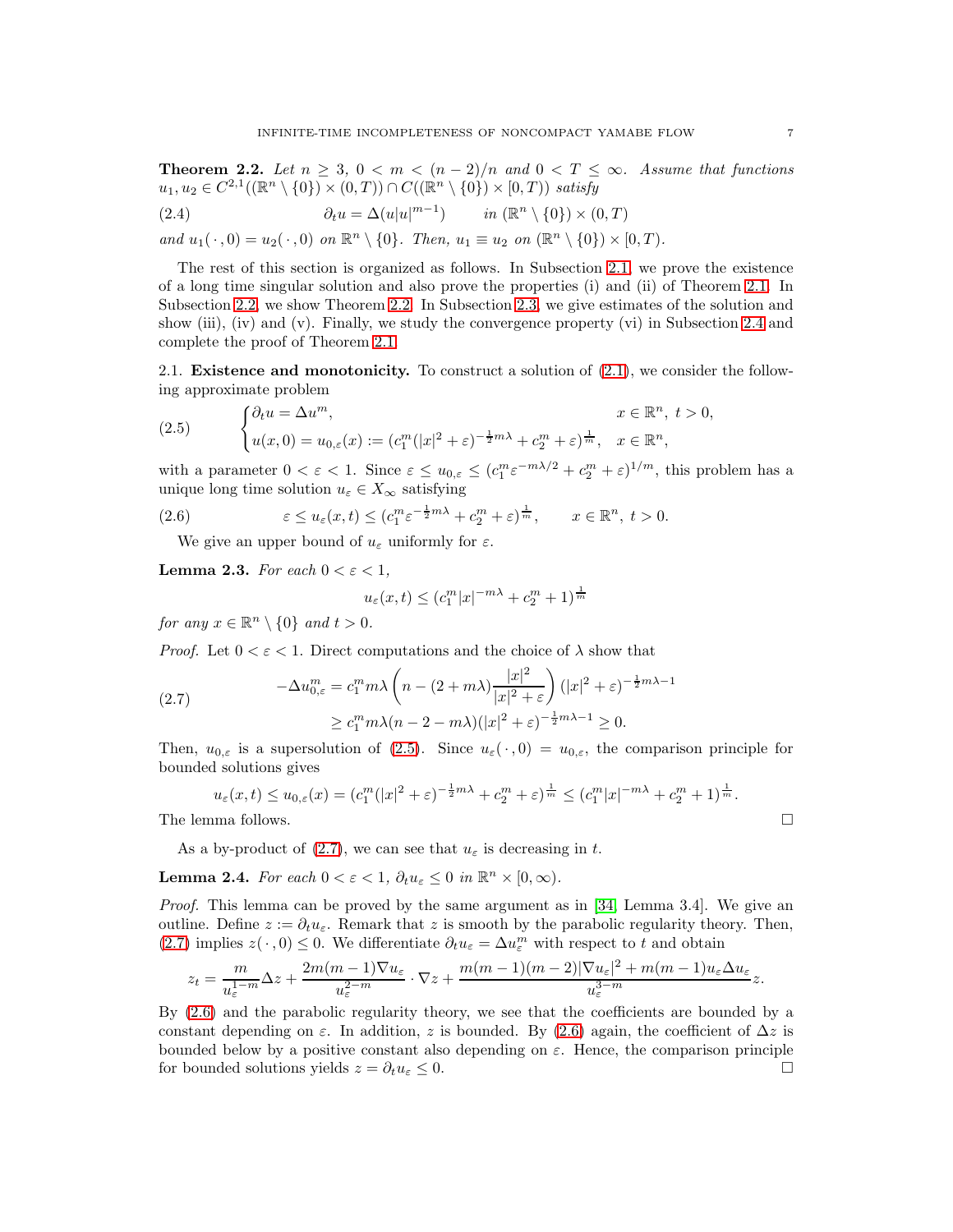We also prove the radial symmetry and monotonicity of  $u_{\varepsilon}$ .

<span id="page-7-1"></span>**Lemma 2.5.**  $u_{\varepsilon}$  *is radially symmetric and nonincreasing in* |x| *for each*  $t \in [0, \infty)$ *.* 

*Proof.* This lemma follows from the same argument as in [\[33,](#page-20-8) Subsection 5.7.1]. We give an outline. Since  $u_{0,\varepsilon}$  is radially symmetric, the rotationally invariance of  $\Delta$  and the uniqueness of a solution of [\(2.5\)](#page-6-2) implies that  $u_{\varepsilon}(x,t)$  is radially symmetric for each  $t \in [0,\infty)$ .

We regard  $u_{\varepsilon}(x,t)$  as a function  $u_{\varepsilon}(r,t)$  ( $r := |x|$ ). Set  $\tilde{z} := \partial_r u_{\varepsilon}$ . Then,  $\tilde{z}(r,0) \leq 0$  for  $r \geq 0$ . We differentiate  $\partial_t u_\varepsilon = \partial_r^2 u_\varepsilon^m + (n-1)r^{-1}\partial_r u_\varepsilon^m$  with respect to r and obtain

$$
\tilde{z}_t=\partial_r^2(mu_\varepsilon^{m-1}\tilde{z})+\frac{n-1}{r}\partial_r(mu_\varepsilon^{m-1}\tilde{z})-\frac{n-1}{r^2}mu_\varepsilon^{m-1}\tilde{z}.
$$

By [\(2.6\)](#page-6-4) and the comparison principle for bounded solutions, we obtain  $\tilde{z} = \partial_r u_{\varepsilon} \leq 0.$ 

We construct a solution of  $(2.1)$ .

<span id="page-7-2"></span>**Lemma 2.6.** *There exists a nonnegative solution*  $u \in X_\infty$  *of* [\(2.1\)](#page-4-2)*. Moreover, u satisfies (i) and (ii) of Theorem [2.1.](#page-5-0)*

*Proof.* Lemma [2.3](#page-6-5) and [\(2.6\)](#page-6-4) give, for each  $\varepsilon > 0$ ,

$$
0 < u_{\varepsilon}(x,t) \leq (c_1^m |x|^{-m\lambda} + c_2^m + 1)^{\frac{1}{m}}, \qquad x \in \mathbb{R}^n \setminus \{0\}, \ t > 0.
$$

The parabolic regularity theory and the standard diagonalization argument show that  $u_{\varepsilon}$  converges along subsequence  $u_{\varepsilon_i}$  to a nonnegative function u in  $C_{\text{loc}}((\mathbb{R}^n \setminus \{0\}) \times [0,\infty))$  and in  $C^{2,1}_{\text{loc}}((\mathbb{R}^n\setminus\{0\})\times(0,\infty))$  as  $i\to\infty$ . Then, by [\(2.5\)](#page-6-2) with  $\varepsilon=\varepsilon_i$  and letting  $i\to\infty$ , we see that the nonnegative function  $u$  satisfies [\(2.1\)](#page-4-2). The properties (i) and (ii) follow from Lemmas [2.5](#page-7-1) and [2.4,](#page-6-6) respectively.

We note that, eventually, the nonnegative solution constructed in Lemma [2.6](#page-7-2) is a unique positive solution of [\(2.1\)](#page-4-2), see Lemma [2.8](#page-11-0) for positivity and Theorem [2.2](#page-6-1) for uniqueness.

<span id="page-7-0"></span>2.2. Uniqueness. We prove Theorem [2.2.](#page-6-1) We remark that the following proof does not valid for  $m \ge (n-2)/n$ , see [\(2.10\)](#page-8-0) and [\(2.12\)](#page-9-0) below.

*Proof of Theorem [2.2.](#page-6-1)* This proof is based on the argument of [\[17,](#page-19-19) Theorem 2.3]. Let  $0 <$  $t < T \leq \infty$  and let  $u_1, u_2 \in X_T$  satisfy  $u_1(\cdot, 0) = u_2(\cdot, 0)$  on  $\mathbb{R}^n \setminus \{0\}$  and [\(2.4\)](#page-6-7). In this proof, we write  $u(t) = u(x, t)$  when no confusion can arise. Set sign(f) :=  $f/|f|$  for  $f \neq 0$  and  $sign(f) := 0$  for  $f = 0$ .

We first test the equation by a nonnegative function in  $C_0^{\infty}(\mathbb{R}^n \setminus \{0\})$ . Since the support of such a function does not contain the singular point  $x = 0$ , the proof from here to  $(2.9)$ is the same as [\[17\]](#page-19-19), see [\[17,](#page-19-19) Proof of Theorem 2.3] for details. We recall Kato's inequality  $\text{sign}(f) \Delta f \leq \Delta |f|$  for any domain  $D \subset \mathbb{R}^n$  and  $f \in L^1_{\text{loc}}(D)$  with  $\Delta f \in L^1_{\text{loc}}(D)$ . We also recall that  $\partial_t |g| = \text{sign}(g) \partial_t g$  for any interval  $I \subset \mathbb{R}$  and  $g \in L^1_{\text{loc}}(I)$  with  $\partial_t g \in L^1_{\text{loc}}(I)$ . Then, we can see that

$$
0 = sign(u_1 - u_2)\partial_t(u_1 - u_2) - sign(u_1 - u_2)\Delta(u_1|u_1|^{m-1} - u_2|u_2|^{m-1})
$$
  
\n
$$
\geq \partial_t|u_1 - u_2| - \Delta |u_1|u_1|^{m-1} - u_2|u_2|^{m-1}|,
$$

and that, for any nonnegative function  $\psi_0 \in C_0^{\infty}(\mathbb{R}^n \setminus \{0\}),$ 

<span id="page-7-3"></span>
$$
\frac{d}{dt} \int_{\mathbb{R}^n} \psi_0 |u_1 - u_2| dx \le \int_{\mathbb{R}^n} \Delta \psi_0 |u_1| |u_1|^{m-1} - u_2 |u_2|^{m-1} | dx,
$$
\n
$$
(2.8) \qquad \int_{\mathbb{R}^n} \psi_0 |u_1(t) - u_2(t)| dx \le \int_0^t \int_{\mathbb{R}^n} \Delta \psi_0 |u_1| |u_1|^{m-1} - u_2 |u_2|^{m-1} | dx dx.
$$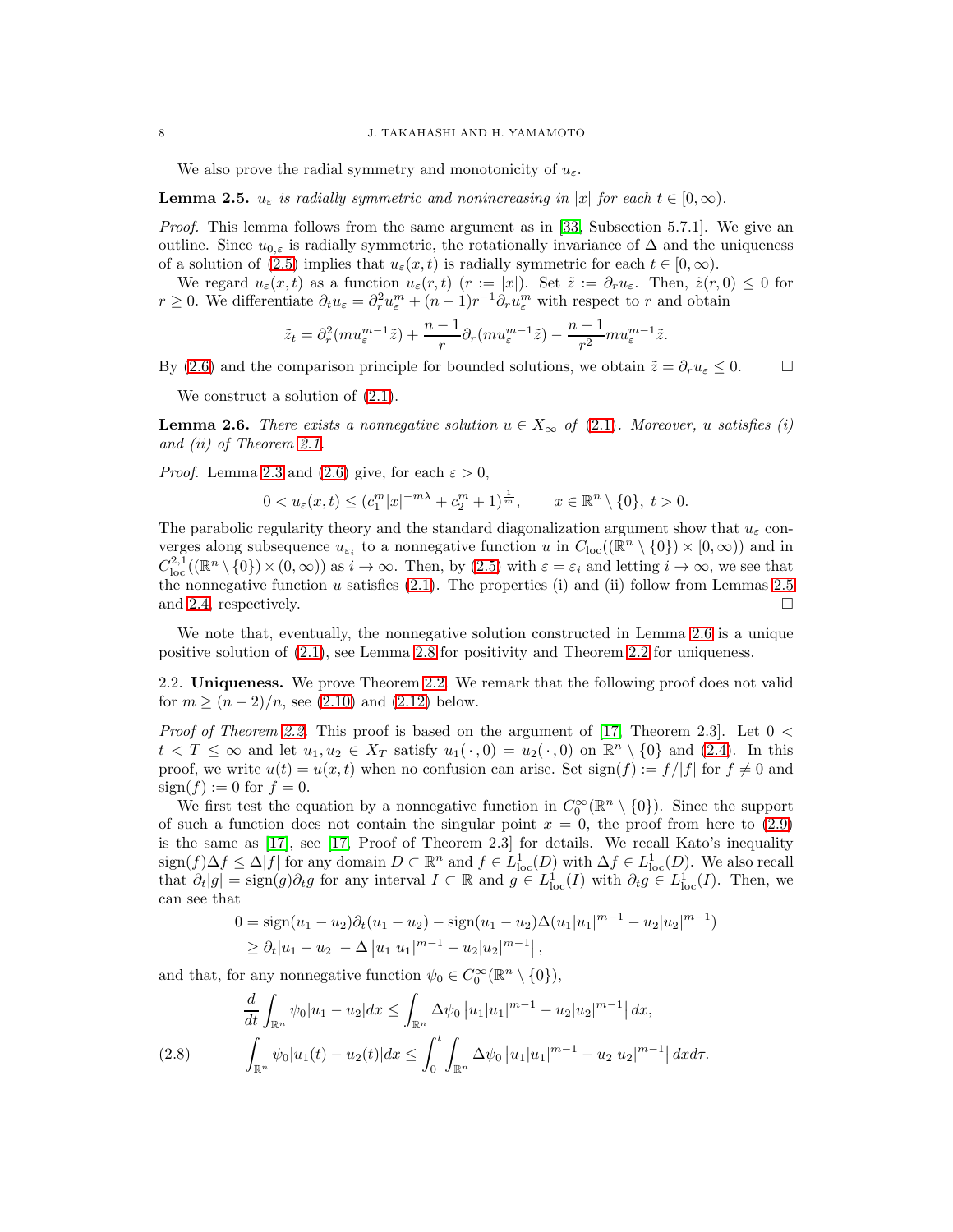By the Hölder inequality and  $|a|a|^{\tilde{m}-1} - b|b|^{\tilde{m}-1} \leq 2^{1-\tilde{m}}|a-b|^{\tilde{m}}$   $(a, b \in \mathbb{R}, 0 < \tilde{m} < 1)$ , we have

$$
\int_{\mathbb{R}^n} \Delta \psi_0 |u_1| u_1|^{m-1} - u_2 |u_2|^{m-1} | \, dx
$$
\n
$$
\leq 2^{1-m} \int_{\mathbb{R}^n} |\Delta \psi_0| |u_1 - u_2|^m dx
$$
\n
$$
\leq (2C[\psi_0])^{1-m} \left( \int_{\mathbb{R}^n} \psi_0 |u_1 - u_2| dx \right)^m, \qquad C[\psi_0] := \int_{\mathbb{R}^n} |\Delta \psi_0|^{1 \over 1-m} \psi_0^{-\frac{m}{1-m}} dx.
$$

Thus,

<span id="page-8-1"></span>(2.9) 
$$
\int_{\mathbb{R}^n} \psi_0|u_1(t) - u_2(t)| dx \leq 2(1-m)^{\frac{1}{1-m}} C[\psi_0] t^{\frac{1}{1-m}}.
$$

We choose  $\tilde{\phi} \in C^{\infty}(\mathbb{R}^n)$  such that  $0 \le \tilde{\phi} \le 1$ ,  $\tilde{\phi} = 0$  if  $|x| \le 1/2$  and  $\tilde{\phi} = 1$  if  $|x| \ge 1$ . Define  $\phi := \tilde{\phi}^k$  with  $k > 2/(1-m)$ . For  $0 < \varepsilon < 1$ , set  $\phi_{\varepsilon}(x) := \phi(x/\varepsilon)$ . Let  $\tilde{\psi} \in C_0^{\infty}(\mathbb{R}^n)$  be a nonnegative function. Set  $\psi := \tilde{\psi}^k$  and  $\psi_{\varepsilon} := \psi \phi_{\varepsilon}$ . Remark that  $\psi_{\varepsilon} \in C_0^{\infty}(\mathbb{R}^n \setminus \{0\})$ . In this setting, we see that

$$
C[\psi] = \int_{\mathbb{R}^n} \left| k(k-1)\tilde{\psi}^{k(1-m)-2} |\nabla \tilde{\psi}|^2 + k\tilde{\psi}^{k(1-m)-1} \Delta \tilde{\psi} \right|^{\frac{1}{1-m}} dx < \infty, \qquad C[\phi] < \infty.
$$

By setting  $\tilde{C}[\phi] := \int_{\mathbb{R}^n} |\nabla \phi|^{1/(1-m)} \phi^{-m/(1-m)} dx$ , we have  $\tilde{C}[\phi] < \infty$ . From straightforward estimates and the change of variables  $y = x/\varepsilon$ , it follows that

$$
C[\psi_{\varepsilon}] = \int_{\mathbb{R}^n} |\phi_{\varepsilon} \Delta \psi + 2\nabla \phi_{\varepsilon} \cdot \nabla \psi + \psi \Delta \phi_{\varepsilon}|^{\frac{1}{1-m}} \psi^{-\frac{m}{1-m}} \phi_{\varepsilon}^{-\frac{m}{1-m}} dx
$$
  
\n
$$
\leq 3^{\frac{1}{1-m}} C[\psi] + C \int_{\mathbb{R}^n} |\nabla \phi_{\varepsilon} \cdot k \tilde{\psi}^{k(1-m)-1} \nabla \tilde{\psi}|^{\frac{1}{1-m}} \phi_{\varepsilon}^{-\frac{m}{1-m}} dx + C \|\psi\|_{L^{\infty}(\mathbb{R}^n)} C[\phi_{\varepsilon}]
$$
  
\n
$$
\leq 3^{\frac{1}{1-m}} C[\psi] + C \tilde{C}[\phi_{\varepsilon}] + C C[\phi_{\varepsilon}]
$$
  
\n
$$
= 3^{\frac{1}{1-m}} C[\psi] + C \varepsilon^{n-\frac{1}{1-m}} \tilde{C}[\phi] + C \varepsilon^{n-\frac{2}{1-m}} C[\phi].
$$

Since  $C[\phi], \tilde{C}[\phi] < \infty$  and  $n - 2/(1 - m) > 0$ , we obtain

<span id="page-8-0"></span>(2.10) 
$$
\liminf_{\varepsilon \to 0} C[\psi_{\varepsilon}] \leq 3^{\frac{1}{1-m}} C[\psi] + C \liminf_{\varepsilon \to 0} (\varepsilon^{n - \frac{1}{1-m}} + \varepsilon^{n - \frac{2}{1-m}}) = 3^{\frac{1}{1-m}} C[\psi].
$$

Then, by substituting  $\psi_0 = \psi_\varepsilon$  into [\(2.9\)](#page-8-1) and applying Fatou's lemma, we obtain

<span id="page-8-2"></span>
$$
(2.11) \qquad \int_{\mathbb{R}^n} \psi |u_1(t) - u_2(t)| dx \le 2(3(1-m))^{\frac{1}{1-m}} C[\psi] t^{\frac{1}{1-m}}, \qquad C[\psi] < \infty
$$

for any nonnegative function  $\psi \in C_0^{\infty}(\mathbb{R}^n)$  that can be written in the form  $\psi = \tilde{\psi}^k$  with  $\tilde{\psi} \in C_0^{\infty}(\mathbb{R}^n)$  and  $k > 2/(1-m)$ . In particular,  $u_1 - u_2 \in L^1(K \times (0,t))$  for any compact subset K of  $\mathbb{R}^n$ . This together with  $|a|a|^{m-1} - b|b|^{m-1} \leq |a-b|^m$  and the Hölder inequality also shows that  $|u_1 - u_2|^m \in L^1(K \times (0,t))$  and  $u_1|u_1|^{m-1} - u_2|u_2|^{m-1} \in L^1(K \times (0,t)).$ 

Let  $\varphi \in C_0^{\infty}(\mathbb{R}^n)$  be a nonnegative function. By substituting  $\psi_0 = \varphi \phi_{\varepsilon}$  into [\(2.8\)](#page-7-3) and applying Fatou's lemma, we have

$$
\int_{\mathbb{R}^n} \varphi |u_1(t) - u_2(t)| dx \le \liminf_{\varepsilon \to 0} (I_{1,\varepsilon} + I_{2,\varepsilon}),
$$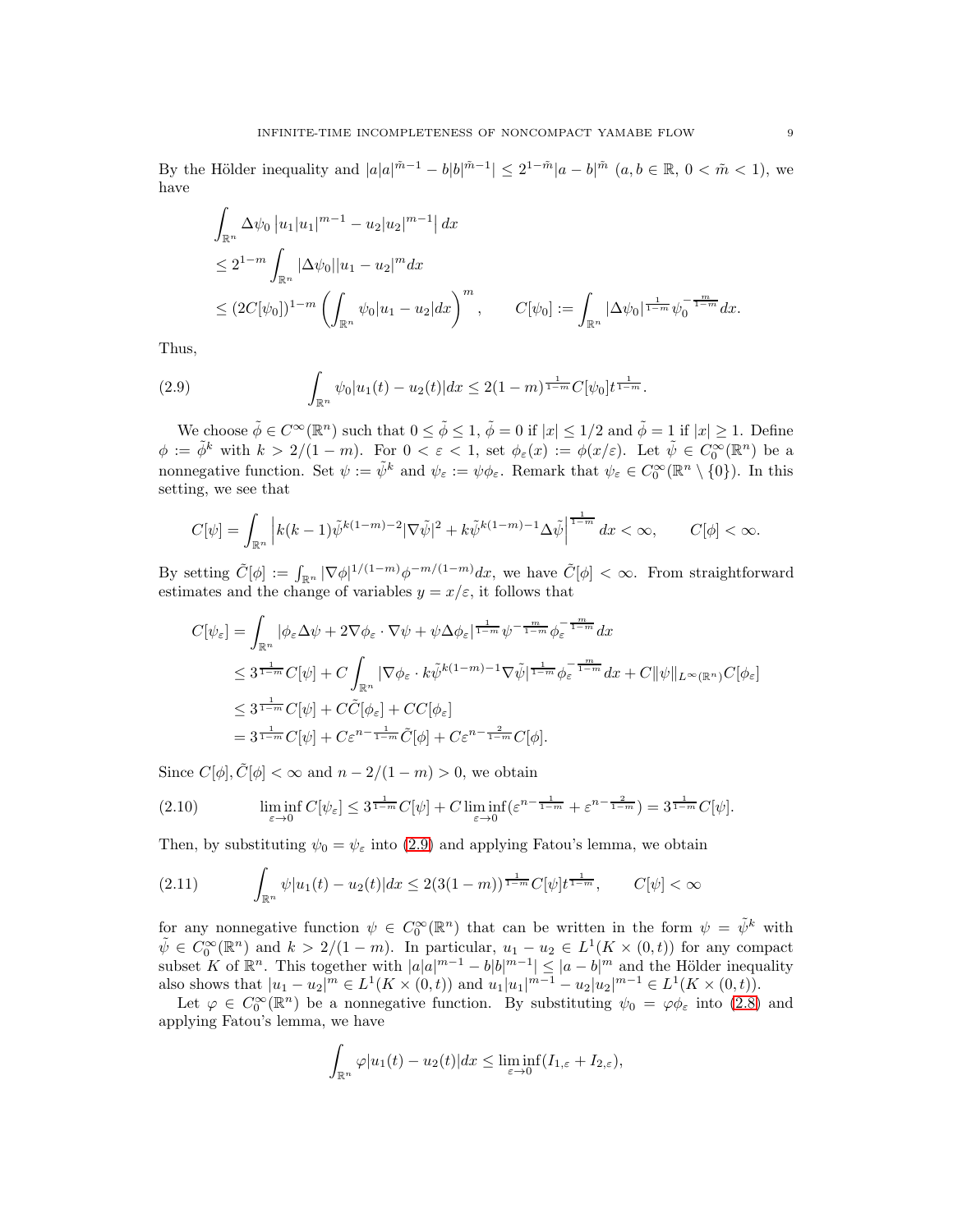where

$$
I_{1,\varepsilon} := \int_0^t \int_{\mathbb{R}^n} \phi_{\varepsilon} \Delta \varphi |u_1| u_1|^{m-1} - u_2 |u_2|^{m-1} | dx d\tau,
$$
  

$$
I_{2,\varepsilon} := \int_0^t \int_{\mathbb{R}^n} (2 \nabla \varphi \cdot \nabla \phi_{\varepsilon} + \varphi \Delta \phi_{\varepsilon}) |u_1| u_1|^{m-1} - u_2 |u_2|^{m-1} | dx d\tau.
$$

Since  $u_1|u_1|^{m-1} - u_2|u_2|^{m-1} \in L^1(K \times (0,t))$  for K compact, Lebesgue's dominated convergence theorem gives  $I_{1,\varepsilon} \to \int_0^t \int_{\mathbb{R}^n} \Delta \varphi |u_1| u_1 |^{m-1} - u_2 |u_2|^{m-1} |dx d\tau$  as  $\varepsilon \to 0$ . By  $|a|a|^{m-1} - b|b|^{m-1} | \leq$  $|a - b|^m$  and the Hölder inequality, we have

$$
\begin{split} |I_{2,\varepsilon}| &\leq \int_0^t \int_{\mathbb{R}^n} (2|\nabla \varphi| |\nabla \phi_{\varepsilon}| + \varphi |\Delta \phi_{\varepsilon}|) |u_1 - u_2|^m dx d\tau \\ &\leq \left( \int_0^t \int_{\mathbb{R}^n} 2^{\frac{1}{m}} |\nabla \varphi|^{\frac{1}{m}} |u_1 - u_2| dx d\tau \right)^m \left( \int_0^t \int_{B(0;\varepsilon)} |\nabla \phi_{\varepsilon}|^{\frac{1}{1-m}} dx d\tau \right)^{1-m} \\ &\quad + \left( \int_0^t \int_{\mathbb{R}^n} \varphi^{\frac{1}{m}} |u_1 - u_2| dx d\tau \right)^m \left( \int_0^t \int_{B(0;\varepsilon)} |\Delta \phi_{\varepsilon}|^{\frac{1}{1-m}} dx d\tau \right)^{1-m} . \end{split}
$$

From  $|u_1 - u_2| \in L^1(K \times (0, t))$  for K compact, the change of variables  $y = x/\varepsilon$  and  $n-2/(1-t)$  $m$ ) > 0, it follows that

$$
(2.12) \t|I_{2,\varepsilon}| \le C(\varepsilon^{(n-\frac{1}{1-m})(1-m)} + \varepsilon^{(n-\frac{2}{1-m})(1-m)}) \to 0 \t as \varepsilon \to 0.
$$

Therefore, for any nonnegative function  $\varphi \in C_0^{\infty}(\mathbb{R}^n)$ , we obtain

<span id="page-9-0"></span>
$$
\int_{\mathbb{R}^n} \varphi |u_1(t) - u_2(t)| dx \le \int_0^t \int_{\mathbb{R}^n} \Delta \varphi |u_1| u_1|^{m-1} - u_2 |u_2|^{m-1} | dx dx.
$$

The rest of the proof is the same as the latter part of [\[17,](#page-19-19) Theorem 2.3]. Set

$$
w(x,t) := \int_0^t \left| u_1(x,\tau) |u_1(x,\tau)|^{m-1} - u_2(x,\tau) |u_2(x,\tau)|^{m-1} \right| d\tau.
$$

By  $\Delta \varphi |u_1|^{m-1} - u_2 |u_2|^{m-1} \in L^1(\mathbb{R}^n \times (0, t)),$  Fubini's theorem gives

$$
\int_{\mathbb{R}^n} \varphi |u_1(t) - u_2(t)| dx \le \int_{\mathbb{R}^n} w(x,t) \Delta \varphi(x) dx.
$$

Then,  $\int_{\mathbb{R}^n} (\Delta \varphi) w dx \geq 0$ , and so  $-\Delta w \leq 0$  in  $\mathcal{D}'(\mathbb{R}^n)$ . Hence, the following mean value inequality for subharmonic functions holds

$$
w(\xi, t) \le \frac{1}{\omega_n R^n} \int_{B(\xi; R)} w(x, t) dx := I_R
$$

for  $\xi \in \mathbb{R}^n$  and  $R > 0$ , where  $\omega_n$  is the volume of a unit ball. Thus,  $u_1 \equiv u_2$  will be proved once we prove  $I_R \to 0$  as  $R \to \infty$ .

We choose  $\tilde{\psi}_1 \in C_0^{\infty}(\mathbb{R}^n)$  such that  $0 \le \tilde{\psi}_1 \le 1$ ,  $\tilde{\psi}_1 = 0$  if  $|x - \xi| \ge 2$  and  $\tilde{\psi}_1 = 1$  if  $|x-\xi| \leq 1$ . Let  $\psi_1 := \tilde{\psi}_1^k$  with  $k > 2/(1-m)$ . For  $R > 1$ , set  $\psi_R(x) := \psi_1(x/R)$ . Then, by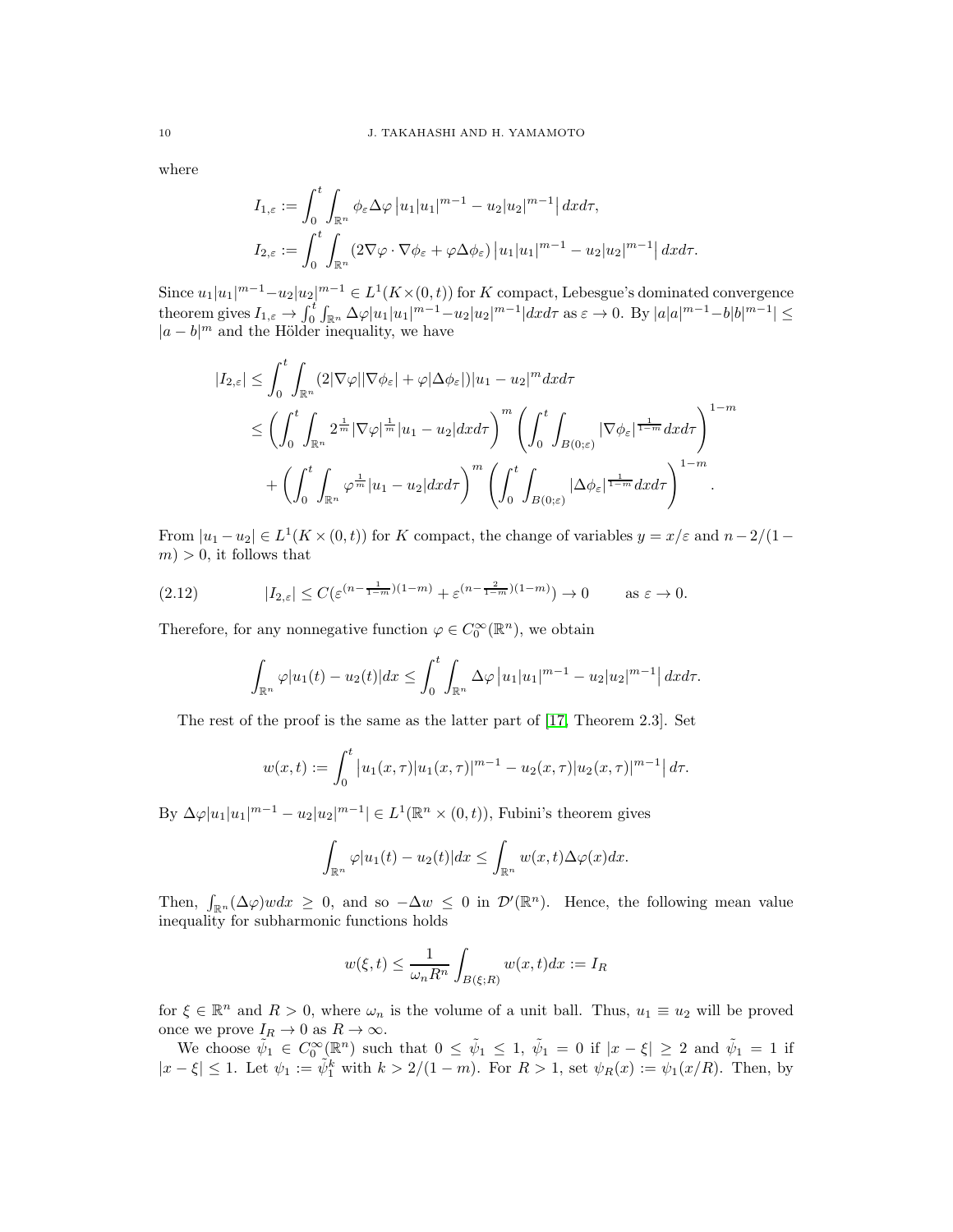the Hölder inequality and [\(2.11\)](#page-8-2) with  $\psi = \psi_R$ , we have

$$
I_R \leq \frac{2^{1-m}}{\omega_n R^n} \int_0^t \int_{B(\xi;R)} |u_1 - u_2|^m dx d\tau
$$
  
\n
$$
\leq C R^{-n+n(1-m)} \int_0^t \left( \int_{B(\xi;R)} |u_1 - u_2| dx \right)^m d\tau
$$
  
\n
$$
\leq C R^{-n+n(1-m)} \int_0^t \left( \int_{\mathbb{R}^n} \psi_R |u_1 - u_2| dx \right)^m d\tau \leq C R^{-nm} C [\psi_R]^m t^{\frac{1}{1-m}}.
$$

Since  $C[\psi_1] < \infty$  and

$$
C[\psi_R] = \int_{B(\xi; 2R)} R^{-\frac{2}{1-m}} \left| (\Delta \psi_1) \left( \frac{x}{R} \right) \right|^{1-m} \psi_1 \left( \frac{x}{R} \right)^{-\frac{m}{1-m}} dx = C[\psi_1] R^{n-\frac{2}{1-m}},
$$

we obtain

$$
I_R \leq CR^{-\frac{2m}{1-m}}t^{\frac{1}{1-m}} \to 0 \quad \text{as } R \to \infty.
$$

As stated before, this shows  $u_1 \equiv u_2$ . The proof is complete.  $\Box$ 

The uniqueness part in Theorem [2.1](#page-5-0) immediately follows from Theorem [2.2.](#page-6-1)

<span id="page-10-0"></span>2.3. Estimates of the solution. To estimate the unique solution of [\(2.1\)](#page-4-2), we construct a classical supersolution  $\bar{u}$  and a continuous weak subsolution  $\bar{u}$ . Here we call  $\bar{u} > 0$  a classical supersolution if  $\overline{u}$  belongs to  $X_{\infty}$  and satisfies  $\overline{u}(\cdot,0) \geq u_0$  and

$$
\partial_t \overline{u} \leq \Delta \overline{u}^m \qquad \text{in } (\mathbb{R}^n \setminus \{0\}) \times (0, \infty).
$$

We call  $\underline{u} > 0$  a continuous weak subsolution if  $\underline{u}$  belongs to  $C((\mathbb{R}^n \setminus \{0\}) \times [0, \infty))$  and satisfies  $\underline{u}(\cdot,0) \leq u_0$  and

<span id="page-10-1"></span>(2.13) 
$$
\int_{\mathbb{R}^n} \underline{u}(x,t) \varphi(x,t) dx - \int_{\mathbb{R}^n} u_0(x) \varphi(x,0) dx \leq \int_0^t \int_{\mathbb{R}^n} (\underline{u} \varphi_t + \underline{u}^m \Delta \varphi) dx d\tau
$$

for any  $0 < t < \infty$ , where  $\varphi \in C^{\infty}((\mathbb{R}^n \setminus \{0\}) \times [0,\infty))$  is a nonnegative function such that  $\text{supp }\varphi(\cdot,t)$  is a compact subset of  $\mathbb{R}^n \setminus \{0\}$  for any  $t \in [0,\infty)$ . We note that the existence of  $\overline{u}$  and <u>u</u> guarantees the existence of a positive solution  $\tilde{u}$  of [\(2.1\)](#page-4-2) satisfying  $\underline{u} \leq \tilde{u} \leq \overline{u}$  in  $(\mathbb{R}^n \setminus \{0\}) \times [0,\infty)$ . Then, by the uniqueness of a solution of  $(2.1)$ , the unique solution u of [\(2.1\)](#page-4-2) is also estimated as  $\underline{u} \le u \le \overline{u}$  in  $(\mathbb{R}^n \setminus \{0\}) \times [0, \infty)$ .

We first give a supersolution  $\overline{u}$ . Set

$$
\overline{u}(x,t) := u_0(x) = (c_1^m |x|^{-m\lambda} + c_2^m)^{\frac{1}{m}}.
$$

<span id="page-10-2"></span>**Lemma 2.7.**  $\overline{u}$  *is a classical supersolution in*  $(\mathbb{R}^n \setminus \{0\}) \times [0, \infty)$ *.* 

*Proof.* By similar computations to [\(2.7\)](#page-6-3), we have

$$
\partial_t \overline{u} - \Delta \overline{u}^m = 0 + c_1^m m \lambda (n - 2 - m \lambda) |x|^{-m\lambda - 2} \ge 0.
$$

Since  $\overline{u}(\cdot,0) = u_0$ , the lemma follows.

Let us next construct subsolutions. We prepare auxiliary constants and functions as follows. Let  $\nu, \mu, \delta > 0$  satisfy

$$
\lambda - \frac{2}{m}\left(\frac{\lambda}{2}(1-m) - 1\right) < \nu < \lambda < \frac{n-2}{m} < \mu < \frac{2n-2}{m}, \qquad \frac{\mu - \lambda}{\mu - \nu} < \delta < 1.
$$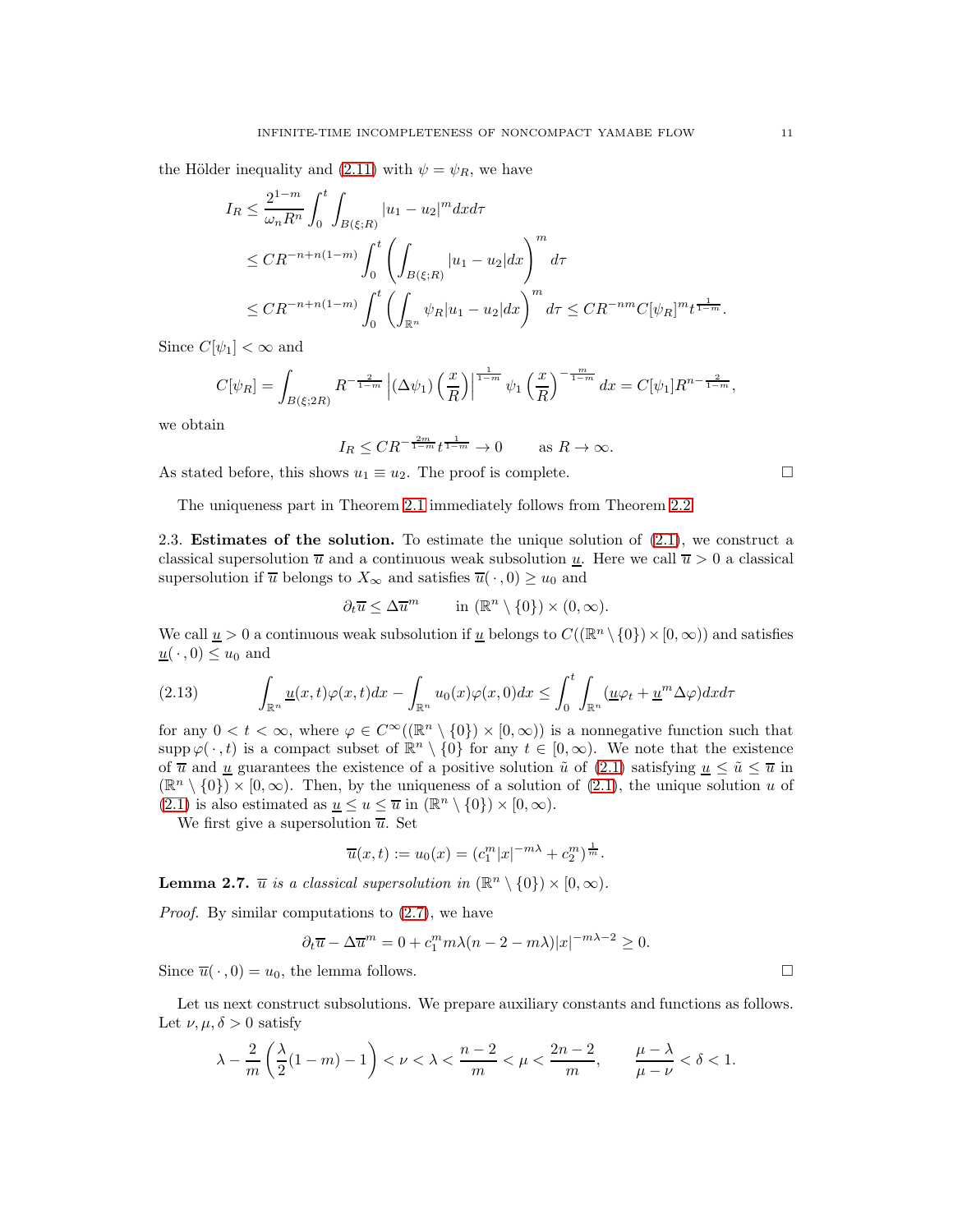For  $t \geq 0$ , set

$$
a(t) := Ae^{t}, \qquad \rho(t) := \delta^{\frac{1}{m(\lambda - \nu)}} a(t)^{-\frac{1}{m(\lambda - \nu)}}
$$

$$
b(t) := (1 - \delta)\rho(t)^{m(\mu - \lambda)}, \quad \sigma(t) := (c_1/c_2)^{\frac{1}{\mu}} b(t)^{\frac{1}{m\mu}},
$$

,

where  $\sigma$  is defined for  $c_2 > 0$  and  $A > 1$  is a constant satisfying

<span id="page-11-1"></span>
$$
(2.14) \qquad (c_1/c_2)^{\frac{1}{\mu}}(1-\delta)^{\frac{1}{m\mu}}\delta^{\frac{1}{m(\lambda-\nu)}\frac{\mu-\lambda}{\mu}}A^{\frac{1}{m(\lambda-\nu)}\frac{\lambda}{\mu}}-\delta^{\frac{1}{m(\lambda-\nu)}} > 0 \qquad \text{if } c_2 > 0,
$$

<span id="page-11-2"></span>(2.15) 
$$
c_1^{1-m} A (1 - \delta)^{\frac{1}{m}-1} > nm^2 \lambda.
$$

Remark that  $a(t) > 1$ ,  $\rho(t) < 1$  and  $b(t) < 1$  for  $t \ge 0$  and also remark that  $a(t) \uparrow \infty$ ,  $\rho(t) \downarrow 0$ and  $b(t) \downarrow 0$  as  $t \uparrow \infty$ .

For  $r > 0$ , define

$$
\begin{cases} w_{\rm in}(r,t) := c_1 \left[ r^{-m\lambda} - a(t) r^{-m\nu} \right]_+^{\frac{1}{m}}, \\ w_{\rm out}(r,t) := c_1 b(t)^{\frac{1}{m}} r^{-\mu}, \end{cases}
$$

where  $[\cdot]_+$  is the positive part. We set

$$
\begin{aligned}\n\text{for } c_2 > 0, \qquad \underline{u}(x,t) := \begin{cases}\nw_{\text{in}}(|x|,t) & \text{for } 0 < |x| \le \rho(t), \\
w_{\text{out}}(|x|,t) & \text{for } \rho(t) < |x| \le \sigma(t), \\
c_2 & \text{for } |x| > \sigma(t),\n\end{cases} \\
\text{for } c_2 = 0, \qquad \underline{u}(x,t) := \begin{cases}\nw_{\text{in}}(|x|,t) & \text{for } 0 < |x| \le \rho(t), \\
w_{\text{out}}(|x|,t) & \text{for } |x| > \rho(t).\n\end{cases}\n\end{aligned}
$$

We can see that  $w_{\text{in}} > 0$  for  $r \leq \rho(t)$  and  $w_{\text{in}} = w_{\text{out}}$  for  $r = \rho(t)$ . In the case  $c_2 > 0$ , we also have  $w_{\text{out}} = c_2$  for  $r = \sigma(t)$ . Then,  $\underline{u} > 0$  and  $\underline{u} \in C((\mathbb{R}^n \setminus \{0\}) \times [0, \infty))$ . Moreover,  $\rho(t) < \sigma(t)$  for  $t \geq 0$  if A satisfies [\(2.14\)](#page-11-1). Indeed,

$$
\sigma(t) - \rho(t)
$$
\n
$$
= (c_1/c_2)^{\frac{1}{\mu}} (1 - \delta)^{\frac{1}{m\mu}} \delta^{\frac{1}{m(\lambda-\nu)} \frac{\mu-\lambda}{\mu}} a(t)^{-\frac{1}{m(\lambda-\nu)} \frac{\mu-\lambda}{\mu}} - \delta^{\frac{1}{m(\lambda-\nu)}} a(t)^{-\frac{1}{m(\lambda-\nu)}}
$$
\n
$$
= a(t)^{-\frac{1}{m(\lambda-\nu)}} ((c_1/c_2)^{\frac{1}{\mu}} (1 - \delta)^{\frac{1}{m\mu}} \delta^{\frac{1}{m(\lambda-\nu)} \frac{\mu-\lambda}{\mu}} a(t)^{\frac{1}{m(\lambda-\nu)}}^{\frac{1}{m(\lambda-\nu)}} - \delta^{\frac{1}{m(\lambda-\nu)}})
$$
\n
$$
\geq a(t)^{-\frac{2}{m(\lambda-\nu)}} ((c_1/c_2)^{\frac{1}{\mu}} (1 - \delta)^{\frac{1}{m\mu}} \delta^{\frac{1}{m(\lambda-\nu)} \frac{\mu-\lambda}{\mu}} A^{\frac{1}{m(\lambda-\nu)}}^{\frac{1}{m(\lambda-\nu)}} - \delta^{\frac{1}{m(\lambda-\nu)}}) > 0.
$$

Note that [\(2.15\)](#page-11-2) will be used for proving that  $\underline{u}$  is a subsolution for  $0 < |x| < \rho(t)$ .

<span id="page-11-0"></span>**Lemma 2.8.** <u>*u*</u> is a continuous weak subsolution in  $(\mathbb{R}^n \setminus \{0\}) \times [0, \infty)$ .

*Proof.* We only prove the case  $c_2 > 0$ . The proof for  $c_2 = 0$  is the same. We first prove that  $\partial_t \underline{u} \leq \Delta \underline{u}^m$  except for  $|x| = \rho(t)$  or  $|x| = \sigma(t)$ . For  $0 < |x| < \rho(t)$  and  $t > 0$ ,

$$
\partial_t \underline{u} - \Delta \underline{u}^m = -\frac{c_1}{m} a'(t) (|x|^{-m\lambda} - a(t)|x|^{-m\nu})^{\frac{1}{m}-1} |x|^{-m\nu}
$$
  
-  $c_1^m m \lambda (m\lambda + 2 - n) |x|^{-m\lambda - 2} + c_1^m m\nu (m\nu + 2 - n) a(t) |x|^{-m\nu - 2}.$ 

By  $|x| < \rho(t)$ , we have  $|x|^{-m\lambda} - a(t)|x|^{-m\nu} \ge (1-\delta)|x|^{-m\lambda}$ . Then, by  $a'(t) \ge A$ ,  $m\nu + 2-n < 0$ ,  $\lambda(1 - m) - 2 - m(\lambda - \nu) > 0, |x| < \rho(t) < 1$  and [\(2.15\)](#page-11-2), we obtain

$$
\partial_t \underline{u} - \Delta \underline{u}^m \le -\frac{c_1 A}{m} (1 - \delta)^{\frac{1}{m} - 1} |x|^{-\lambda (1 - m) - m\nu} + c_1^m n m \lambda |x|^{-m\lambda - 2}
$$
  
=  $m^{-1} c_1^m |x|^{-\lambda (1 - m) - m\nu} (-c_1^{1 - m} A (1 - \delta)^{\frac{1}{m} - 1} + n m^2 \lambda |x|^{\lambda (1 - m) - 2 - m(\lambda - \nu)})$   
 $\le m^{-1} c_1^m |x|^{-\lambda (1 - m) - m\nu} (n m^2 \lambda - c_1^{1 - m} A (1 - \delta)^{\frac{1}{m} - 1}) \le 0.$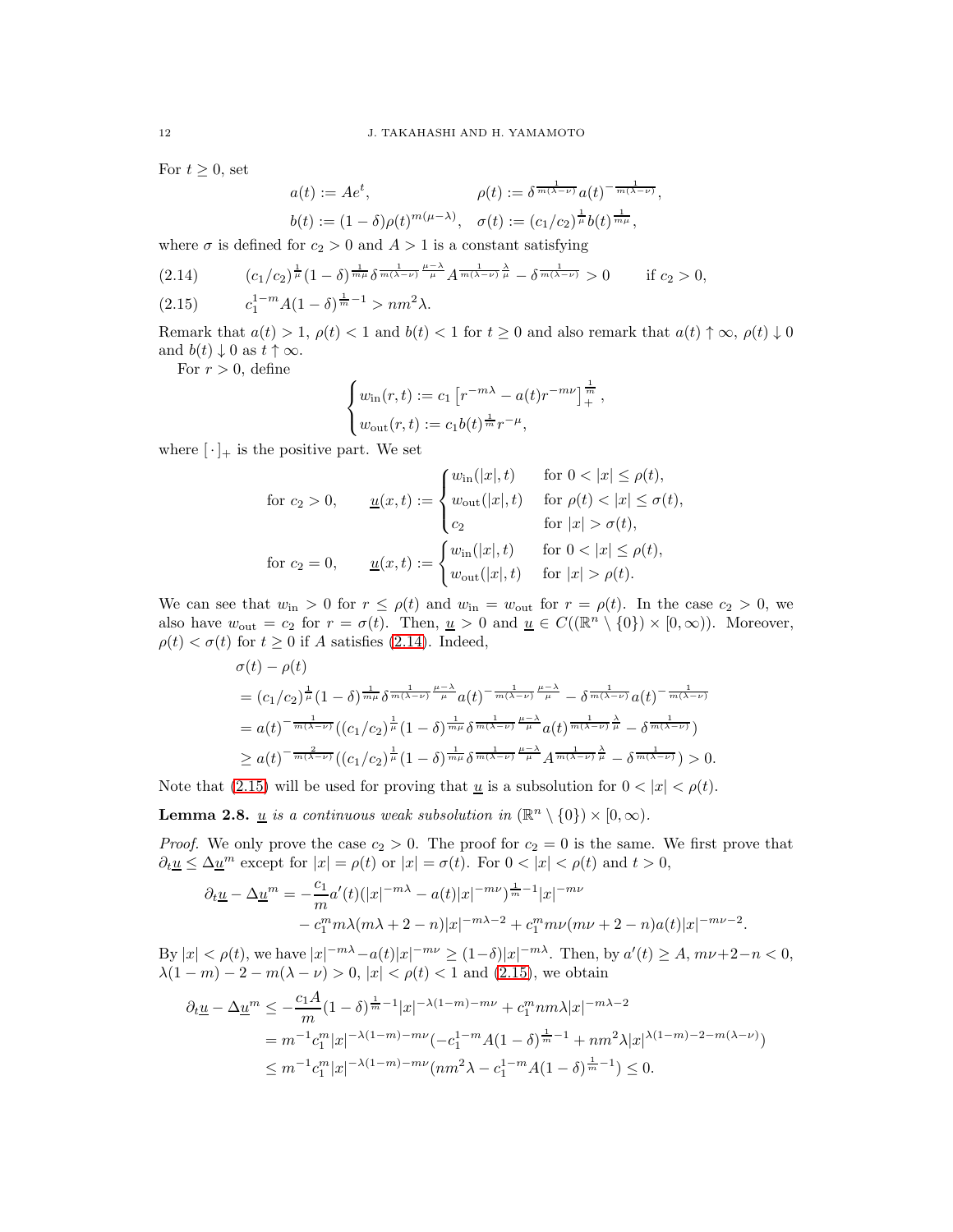For  $\rho(t) < |x| < \sigma(t)$  and  $t > 0$ , by  $b'(t) \leq 0$  and the choice of  $\mu$ ,

$$
\partial_t \underline{u} - \Delta \underline{u}^m = \frac{c_1}{m} b(t)^{\frac{1}{m}-1} b'(t) |x|^{-\mu} - c_1^m m \mu (m\mu + 2 - n) b(t) |x|^{-m\mu - 2} \le 0.
$$

For  $|x| > \sigma(t)$  and  $t > 0$ , we have  $\partial_t \underline{u} - \Delta \underline{u}^m = 0 \leq 0$ .

We next check the following appropriate matching conditions

$$
\begin{cases} \partial_r w_{\text{in}}^m < \partial_r w_{\text{out}}^m & \text{if } r = \rho(t), \\ \partial_r w_{\text{out}}^m < \partial_r c_2^m & \text{if } r = \sigma(t), \end{cases}
$$

for  $t \geq 0$ , where  $r = |x|$ . For  $r = \rho(t)$ ,

$$
\partial_r w_{\text{out}}^m - \partial_r w_{\text{in}}^m = c_1^m m (-\mu b(t)\rho(t)^{-m\mu - 1} + \lambda \rho(t)^{-m\lambda - 1} - \nu a(t)\rho(t)^{-m\nu - 1})
$$

$$
= c_1^m m \rho(t)^{-m\lambda - 1} (\mu - \nu) \left( \delta - \frac{\mu - \lambda}{\mu - \nu} \right) > 0
$$

by the choice of  $\delta$ . The case  $r = \sigma(t)$  is clear.

Let  $\varphi \in C^{\infty}((\mathbb{R}^n \setminus \{0\}) \times [0,\infty))$  be a nonnegative function such that supp  $\varphi(\cdot,t)$  is a compact subset of  $\mathbb{R}^n \setminus \{0\}$  for any  $t \in [0,\infty)$ . From integration by parts, it follows that

$$
\int_{0}^{t} \int_{\mathbb{R}^{n}} (\underline{u} \partial_{t} \varphi + \underline{u}^{m} \Delta \varphi) dx d\tau = \int_{\mathbb{R}^{n}} \underline{u}(x, t) \varphi(x, t) dx - \int_{\mathbb{R}^{n}} \underline{u}(x, 0) \varphi(x, 0) dx \n- \int_{0}^{t} \int_{\{|x| < \rho\} \cup \{\rho < |x| < \sigma\} \cup \{|x| > \sigma\}} (\partial_{t} \underline{u} - \Delta \underline{u}^{m}) \varphi dx d\tau \n- \int_{0}^{t} \int_{\{|x| = \rho\}} ((\partial_{r} w_{\text{in}}^{m}) (|x|, \tau) - (\partial_{r} w_{\text{out}}^{m}) (|x|, \tau)) \varphi dS d\tau \n- \int_{0}^{t} \int_{\{|x| = \sigma\}} ((\partial_{r} w_{\text{out}}^{m}) (|x|, \tau) - \partial_{r} c_{2}^{m}) \varphi dS d\tau
$$

for any  $0 < t < \infty$ . Hence, by  $\partial_t \underline{u} \leq \Delta \underline{u}^m$  except for  $|x| = \rho(t)$  or  $|x| = \sigma(t)$  and by the matching condition, <u>u</u> satisfies [\(2.13\)](#page-10-1) for any  $0 < t < \infty$ .

Finally, we check  $\underline{u}(\,\cdot\,,0) \leq u_0$  on  $\mathbb{R}^n \setminus \{0\}$ . For  $0 < |x| \leq \rho(0)$ ,

$$
\underline{u}(x,0) = c_1(|x|^{-m\lambda} - a(0)|x|^{-m\nu})^{\frac{1}{m}} \le (c_1^m |x|^{-m\lambda} + c_2^m)^{\frac{1}{m}} = u_0(x).
$$

For  $\rho(0) < |x| \le \sigma(0)$ ,

$$
u_0(x) - \underline{u}(x,0) = (c_1^m |x|^{-m\lambda} + c_2^m)^{\frac{1}{m}} - c_1 (1-\delta)^{\frac{1}{m}} \rho(0)^{\mu-\lambda} |x|^{-\mu}
$$
  
\n
$$
\geq c_1 |x|^{-\mu} (|x|^{\mu-\lambda} - (1-\delta)^{\frac{1}{m}} \rho(0)^{\mu-\lambda})
$$
  
\n
$$
\geq c_1 |x|^{-\mu} \rho(0)^{\mu-\lambda} (1 - (1-\delta)^{\frac{1}{m}}) \geq 0.
$$

The case  $|x| \ge \sigma(0)$  is clear. The proof is complete.

By Lemmas [2.7](#page-10-2) and [2.8,](#page-11-0) as noted in the first part of this subsection, the unique solution  $u$ of [\(2.1\)](#page-4-2) satisfies  $\underline{u} \le u \le \overline{u}$ . In particular, u is positive. Hence, u satisfies the properties (iii) and (v) of Theorem [2.1.](#page-5-0) We prove (iv) in the following lemma.

## Lemma 2.9. u *satisfies (iv) of Theorem [2.1.](#page-5-0)*

*Proof.* The proof of this lemma is based on [\[19,](#page-19-21) [13\]](#page-19-22). In particular, the idea of computing  $(2.16)$ below is due to [\[13,](#page-19-22) Section 1].

Since u is radially symmetric by the property (i) of Theorem [2.1,](#page-5-0) we regard  $u(x, t)$  as a function  $u(r, t)$   $(r = |x|)$ . Thus, we prove that  $r^{\lambda+1}\partial_r u(r, t) \rightarrow -\lambda c_1$  locally uniformly for  $t \in [0, \infty)$  as  $r \to 0$ . In this proof, we abbreviate the variable t when no confusion can arise.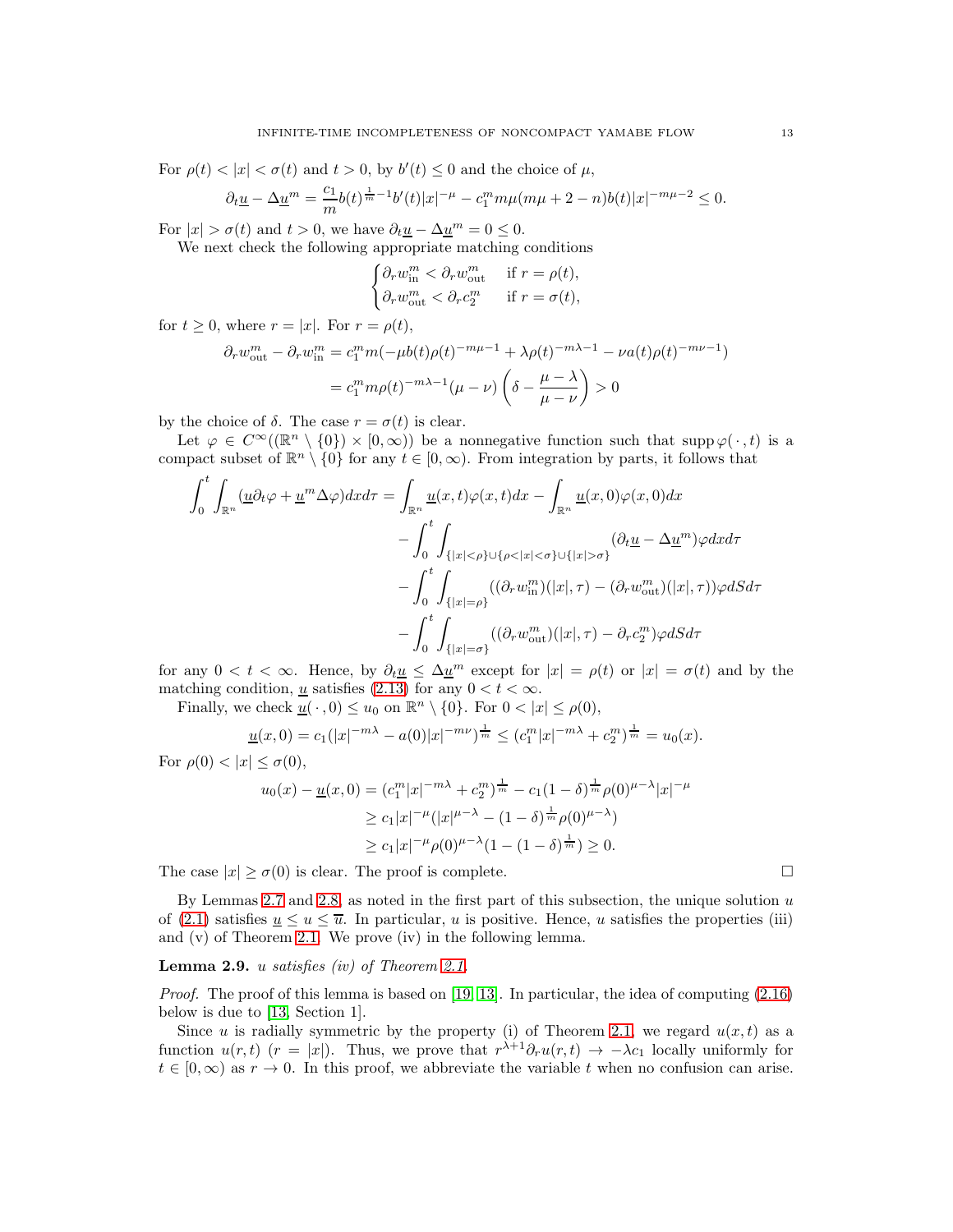For instance,  $u(r, t)$  is written as  $u(r)$ . We also write  $\eta = u_0(r)$ . Note that  $r \to 0$  is equivalent to  $\eta \to \infty$ . By  $u'_0(r) < 0$  for  $r > 0$ , the initial data  $u_0$  has the inverse function  $u_0^{-1}$ . Set  $\psi(\eta) := u_0^{-1}(\eta)$  and  $F(\eta, t) := u(\psi(\eta), t)$ . Remark that  $r = \psi(\eta)$ . Let  $0 < \varepsilon < 1/2$ . From the Taylor expansion, it follows that

<span id="page-13-0"></span>(2.16) 
$$
\begin{cases} \frac{F((1+\varepsilon)\eta)-F(\eta)}{\varepsilon\eta}-F'(\eta)=\varepsilon\eta\int_0^1 F''((1+\theta\varepsilon)\eta)(1-\theta)d\theta, \\ \frac{F(\eta)-F((1-\varepsilon)\eta)}{\varepsilon\eta}-F'(\eta)=-\varepsilon\eta\int_0^1 F''((1-\theta\varepsilon)\eta)(1-\theta)d\theta. \end{cases}
$$

The property (iii) of Theorem [2.1](#page-5-0) gives  $F(\eta)/\eta = u(r)/u_0(r) \to 1$  locally uniformly for  $t \in$  $[0, \infty)$  as  $\eta \to \infty$ . Thus, locally uniformly for  $t \in [0, \infty)$  as  $\eta \to \infty$ ,

<span id="page-13-3"></span>(2.17) 
$$
\begin{cases} \frac{F((1+\varepsilon)\eta) - F(\eta)}{\varepsilon \eta} = \left( \frac{F((1+\varepsilon)\eta)}{(1+\varepsilon)\eta} (1+\varepsilon) - \frac{F(\eta)}{\eta} \right) \frac{1}{\varepsilon} \to 1, \\ \frac{F(\eta) - F((1-\varepsilon)\eta)}{\varepsilon \eta} = \left( \frac{F(\eta)}{\eta} - \frac{F((1-\varepsilon)\eta)}{(1-\varepsilon)\eta} (1-\varepsilon) \right) \frac{1}{\varepsilon} \to 1. \end{cases}
$$

Let  $0 < T < \infty$ . We claim that there exist constants  $C_T > 0$  and  $\eta_T > 1$  depending on T such that

<span id="page-13-2"></span>(2.18) 
$$
\eta \partial_{\eta}^{2} F(\eta, t) \leq C_{T} \quad \text{for } \eta > \eta_{T}, t \in [0, T).
$$

By (iii) of Theorem [2.1,](#page-5-0)  $u_0' < 0$  and  $u_0'' > 0$ , we have

(2.19) 
$$
\eta F''(\eta) = \frac{(u''u'_0 - u'u_0'')u_0}{(u'_0)^3} \le \frac{u_0 u''}{(u'_0)^2},
$$

where the prime symbols on u mean partial derivatives with respect to r. Recall that  $\partial_t u \leq 0$ by Lemma [2.6.](#page-7-2) Then, we have  $(u^m)'' + (n-1)r^{-1}(u^m)' \leq 0$ . Integrating this inequality over  $(r, 1)$ , we have

<span id="page-13-1"></span>
$$
(u^m)'(r) \ge (u^m)_r(1) + \int_r^1 \frac{n-1}{\xi} (u^m)'(\xi) d\xi
$$
  
=  $(u^m)_r(1) + (n-1)u^m(1) - \frac{n-1}{r}u^m(r) + \int_r^1 \frac{n-1}{\xi^2} u^m(\xi) d\xi$   
 $\ge (u^m)_r(1) - \frac{n-1}{r}u^m(r).$ 

Then, by (iii) of Theorem [2.1,](#page-5-0) there exist constants  $C_T > 0$  and  $0 < r_T < 1$  such that  $\partial_r u^m(r,t) \geq -C_T r^{-1} u^m(r,t)$  for  $0 < r < r_T$  and  $t \in [0,T)$ . Thus,

$$
0 \ge \partial_r u(r,t) \ge -C_T r^{-\lambda - 1} \qquad \text{for } 0 < r < r, \ t \in [0, T).
$$

This together with  $(u^m)'' + (n-1)r^{-1}(u^m)' \leq 0$  implies that

$$
u''(r) \le (1-m)u(r)^{-1}(u'(r))^2 - (n-1)r^{-1}u'(r) \le C_T r^{-\lambda - 2}
$$

for  $0 < r < r_T$  and  $t \in [0, T)$  by increasing  $C_T$  and decreasing  $r_T$  if necessary. Hence, by [\(2.19\)](#page-13-1) and the definition of  $u_0$ , we obtain [\(2.18\)](#page-13-2).

From [\(2.18\)](#page-13-2) and  $0 < \varepsilon < 1/2$ , it follows that

$$
\varepsilon \eta \int_0^1 F''((1+\theta \varepsilon)\eta)(1-\theta)d\theta \le C_T \varepsilon \int_0^1 \frac{1-\theta}{1+\theta \varepsilon}d\theta \le C_T \varepsilon,
$$
  

$$
-\varepsilon \eta \int_0^1 F''((1-\theta \varepsilon)\eta)(1-\theta)d\theta \ge -C_T \varepsilon \int_0^1 \frac{1-\theta}{1-\theta \varepsilon}d\theta \ge -2C_T \varepsilon.
$$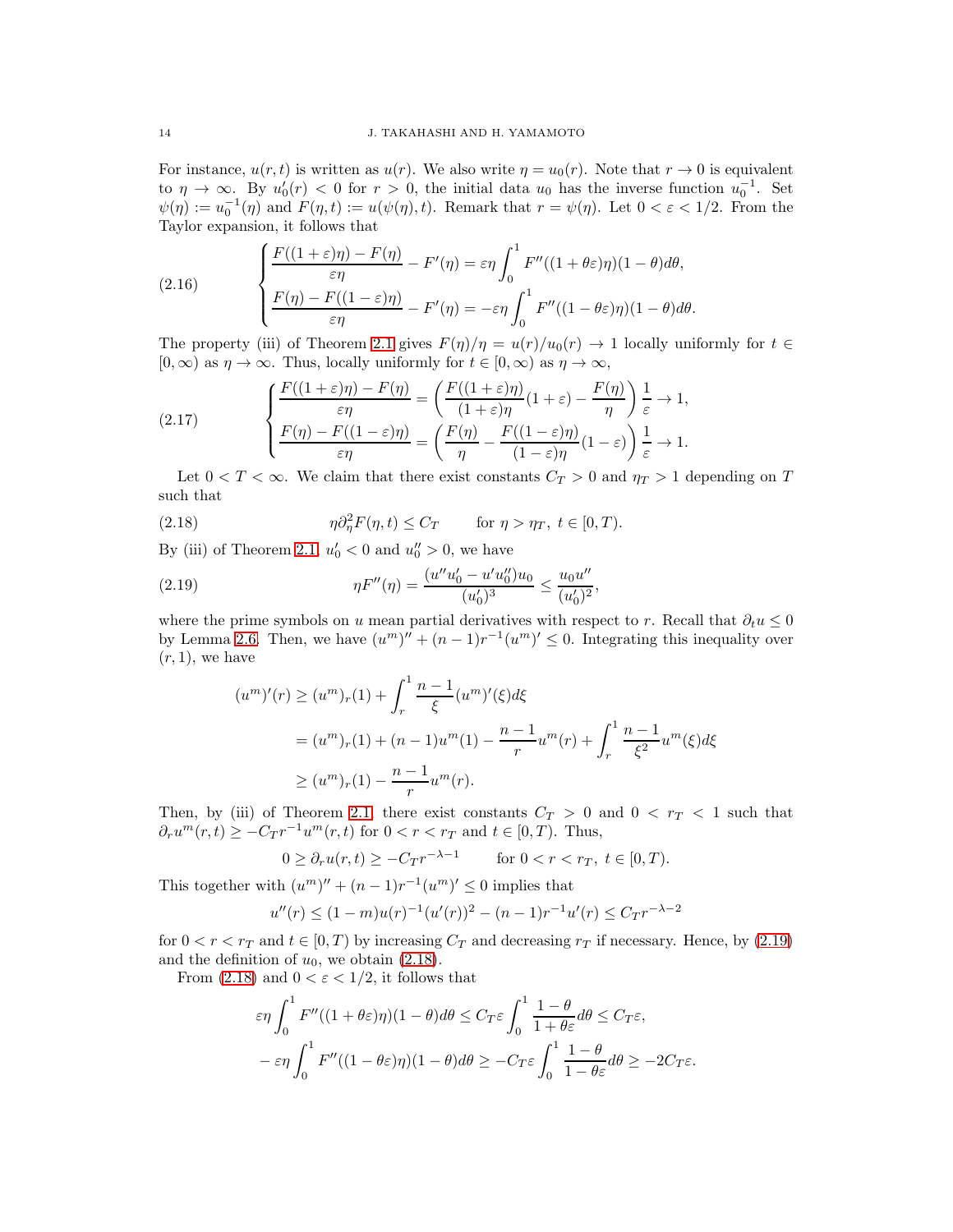These inequalities together with [\(2.16\)](#page-13-0) and [\(2.17\)](#page-13-3) show that

$$
1 - C_T \varepsilon \le \liminf_{\eta \to \infty} F'(\eta) \le \limsup_{\eta \to \infty} F'(\eta) \le 1 + 2C_T \varepsilon.
$$

Letting  $\varepsilon \to 0$  gives  $\partial_{\eta} F(\eta, t) \to 1$  locally uniformly for  $t \in [0, \infty)$  as  $\eta \to \infty$ . Since  $F'(\eta) =$  $u'(\psi(\eta))\psi'(\eta) = u'(r)/u'_0(r)$  and  $\eta \to \infty$  is equivalent to  $r \to 0$ , we obtain  $\partial_r u(r,t)/u'_0(r) \to 1$ locally uniformly for  $t \in [0, \infty)$  as  $r \to 0$ . This completes the proof.

<span id="page-14-2"></span>2.4. Convergence of the solution. Finally, we show the convergence of the solution.

Lemma 2.10. *The unique solution* u *of* [\(2.1\)](#page-4-2) *satisfies the property (vi) of Theorem [2.1.](#page-5-0)*

*Proof.* The following argument is due to [\[24,](#page-19-23) Lemma 53.10]. Recall that u satisfies  $\partial_t u \leq 0$ in  $\mathbb{R}^n \times (0,\infty)$  by the property (ii) of Theorem [2.1.](#page-5-0) This together with  $u > 0$  shows that  $v(x) := \lim_{t \to \infty} u(x, t)$  exists for each  $x \in \mathbb{R}^n \setminus \{0\}$ . On the other hand, let  $v_i(x, t) := u(x, t + i)$ . By Lemma [2.7,](#page-10-2) we have  $0 < v_i(x,t) \leq (c_1^m |x|^{-m\lambda} + c_2^m)^{1/m}$  for  $x \in \mathbb{R}^n \setminus \{0\}$  and  $t > 0$ . Then, the parabolic regularity theory implies that  $v_i$  converges along subsequence  $v_{i'}$  to a function  $w = w(x, t)$  in  $C^{2,1}_{loc}((\mathbb{R}^n \setminus \{0\}) \times (0, \infty))$  as  $i' \to \infty$ . Note that w satisfies  $\partial_t w = \Delta w^m$ in  $(\mathbb{R}^n \setminus \{0\}) \times (0, \infty)$ . By  $v(x) = \lim_{t \to \infty} u(x, t)$ , we have  $v = w$ . Thus,  $u(\cdot, t) \to v$  in  $C^2_{\text{loc}}(\mathbb{R}^n \setminus \{0\})$  as  $t \to \infty$ . Moreover, v satisfies  $\Delta v^m = 0$  in  $\mathbb{R}^n \setminus \{0\}$ .

<span id="page-14-3"></span>We prove  $v \equiv c_2$  on  $\mathbb{R}^n \setminus \{0\}$ . By Lemmas [2.7](#page-10-2) and [2.8,](#page-11-0) we have

(2.20) 
$$
c_2 \le v(x) \le (c_1^m |x|^{-m\lambda} + c_2^m)^{\frac{1}{m}}, \qquad x \in \mathbb{R}^n \setminus \{0\}.
$$

In particular, by  $\lambda < (n-2)/m$ , we have  $v(x)^m = o(|x|^{2-n})$  as  $x \to 0$ . Then,  $x = 0$  is the removable singularity of  $v^m$  (see [\[12,](#page-19-24) Theorem 2.69] for the removability of the singularity in harmonic functions), and so  $v^m$  can be extended as a harmonic function  $\tilde{v}^m \in C^2(\mathbb{R}^n)$ satisfying  $v^m \equiv \tilde{v}^m$  on  $\mathbb{R}^n \setminus \{0\}$ . By [\(2.20\)](#page-14-3),  $\tilde{v}^m$  is a bounded harmonic function on  $\mathbb{R}^n$ . Hence, Liouville's theorem guarantees that  $\tilde{v}^m$  is constant. By [\(2.20\)](#page-14-3) again, we obtain  $v \equiv \tilde{v} \equiv c_2$  on  $\mathbb{R}^n \setminus \{0\}$ . Hence,  $u(\cdot, t) \to c_2$  in  $C^2_{\text{loc}}(\mathbb{R}^n \setminus \{0\})$  as  $t \to \infty$ .

<span id="page-14-0"></span>The proof of Theorem [2.1](#page-5-0) is complete.

#### 3. From analysis to geometry

In this section, we interpret the properties of the solution given in Section [2](#page-4-0) into the ones of Riemannian metrics on  $M = \mathbb{R}^n \setminus \{0\}$  and prove the main theorem, Theorem [1.1.](#page-2-0)

As explained in Subsection [1.4,](#page-3-2) once we found the solution  $u_t = u(\cdot, t)$  of [\(2.1\)](#page-4-2), then  $g_t := v_t^{4/(n-2)} g_{\mathbb{R}^n}$  becomes the solution of the Yamabe flow [\(1.1\)](#page-0-0), where  $v_t$  is defined by [\(1.4\)](#page-3-3). More directly,  $g_t := u_s^{4/(n+2)} g_{\mathbb{R}^n}$  with  $s = (n-2)t/((n-1)(n+2))$ .

Throughout this section, we fix  $c_1, c_2 > 0$  and  $(n+2)/2 < \lambda < n+2$ . We remark that we do not allow  $c_2 = 0$  even it is allowed in Theorem [2.1.](#page-5-0) Let  $u_t = u(\cdot, t)$  be the unique long time solution guaranteed by Theorem [2.1](#page-5-0) with  $m = m_c$ . At this moment the first sentence of (4) of Theorem [1.1,](#page-2-0) that is, the existence of a unique long time solution  $g_t$  ( $t \in [0,\infty)$ ) of the Yamabe flow [\(1.1\)](#page-0-0) starting from  $g_0$  (defined in [\(1.6\)](#page-4-4)), has been already proved. We remark that the subscript t in  $u_t$  or  $g_t$  are usually dropped to simplify the notation.

Before proving the properties in Theorem [1.1,](#page-2-0) it is better to fix the notions of "asymptotically Euclidean" and "asymptotically conical". To do that, let M be a general manifold (not restricted to  $\mathbb{R}^n \setminus \{0\}$  with  $\dim M = n$  and without boundary.

<span id="page-14-1"></span>**Definition 3.1.** For  $k \in \mathbb{N}$ , we say that M is a *manifold with* k ends if there exists a compact set  $K \subset M$  such that  $M \setminus K$  is a disjoint union of k connected components  $E_1, \ldots, E_k$  and the closure of each  $E_i$  is diffeomorphic to  $S_i \times [R_i, \infty)$ , where  $R_i > 0$  and  $S_i$  should be an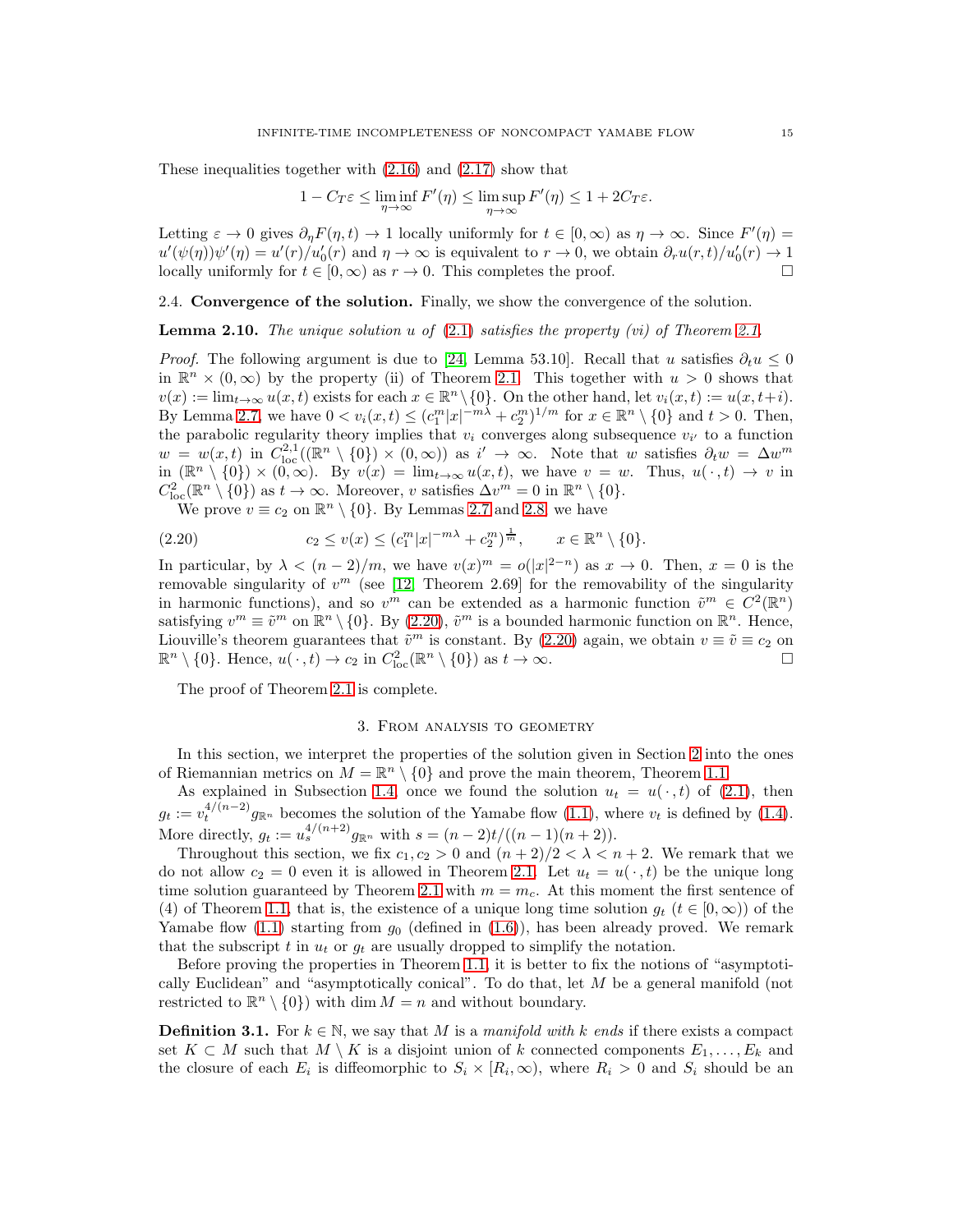$(n-1)$ -dimensional compact manifold without boundary. Each  $E_i$  is called the *end* on M and  $S_i$  is called the *link* of  $E_i$ .

Next, we give the definition of asymptotically Euclidean ends and asymptotically conical ends. Even though its definition can be written for general Riemannian manifolds, however, we give a definition under some assumptions which sufficiently work in our paper.

<span id="page-15-0"></span>**Definition 3.2.** Let M be an *n*-dimensional manifold with k ends  $E_1, \ldots, E_k$ . We assume that the link  $S_i$  of  $E_i$  is diffeomorphic to the  $(n-1)$ -dimensional standard sphere  $S^{n-1}$  for each  $i = 1, \ldots, k$ . Let g be a Riemannian metric on  $\underline{M}$ . We assume that  $g|_{E_i}$  is written as  $g|_{E_i} = F_i(\rho_i)g_{S^{n-1}} + (d\rho_i)^2$  via the diffeomorphism  $\overline{E_i} \cong S^{n-1} \times [R_i, \infty)$  for some smooth positive function  $F_i : [R_i, \infty) \to \mathbb{R}$ , where  $\rho_i$  is the standard coordinate on  $[R_i, \infty)$ . Then, we say that the end  $E_i$  with metric g is asymptotically Euclidean of order  $\tau_i > 0$  if  $F_i$  satisfies

$$
(\partial_{\rho_i})^j (F_i(\rho_i) - \rho_i^2) = \mathcal{O}(\rho_i^{-\tau_i - j}) \qquad \text{as } \rho_i \to \infty
$$

for all  $j \in \mathbb{N}$ . Similarly, we say that the end  $E_i$  with metric g is asymptotically conical of order  $\tau_i > 0$  if there exists  $0 < B_i < 1$  such that  $F_i$  satisfies

$$
(\partial_{\rho_i})^j (F_i(\rho_i) - B_i \rho_i^2) = \mathcal{O}(\rho_i^{-\tau_i - j}) \qquad \text{as } \rho_i \to \infty
$$

for all  $j \in \mathbb{N}$ . In this case,  $(S^{n-1}, B_i g_{S^{n-1}})$  is called the link of  $E_i$ .

3.1. **Proof of (4)-(a).** We check that  $(\mathbb{R}^n \setminus \{0\}, g_t)$  is complete for all  $t \in [0, \infty)$ . Denote by  $r := |x| \in (0, \infty)$  the radius function from the origin. Since u is radially symmetric for each  $t \in [0,\infty)$  by (i) of Theorem [2.1,](#page-5-0) we can write  $u(x,t)$  as  $u(r,t)$ . In what follows, we abbreviate the variable t when no confusion can arise. For instance,  $u(r, t)$  is written as  $u(r)$ . We define another "radius function"  $\rho = \rho(r) : (0, \infty) \to \mathbb{R}$  by

<span id="page-15-1"></span>
$$
\rho(r) := \int_1^r u^{\frac{2}{n+2}}(\tilde{r}) d\tilde{r}.
$$

Then,  $\rho$  is monotone increasing and changes sign at  $r = 1$ . Indeed, this is the length (with sign) of a ray emerging from a point in the standard sphere in  $\mathbb{R}^n \setminus \{0\}$  which diverges as  $r \to \infty$  and converges to the origin as  $r \to 0$ . Then, by the well-known test for completeness, it suffices to prove that

(3.1) 
$$
\lim_{r \to 0} \rho(r) = -\infty, \qquad \lim_{r \to \infty} \rho(r) = \infty
$$

to say that  $(\mathbb{R}^n \setminus \{0\}, g)$  is complete. However, this immediately follows from the asymptotic order of u identified as (iii) and (v) of Theorem [2.1](#page-5-0) with the fact that  $\lambda > (n+2)/2 > 1$ .

Let  $K := \{ x \in \mathbb{R}^n \setminus \{0\}; -1 \le \rho(|x|) \le 1 \}$ , and put  $E_1 := \{ x \in \mathbb{R}^n \setminus \{0\}; \rho(|x|) > 1 \}$  and  $E_2 := \{ x \in \mathbb{R}^n \setminus \{0\}; \rho(|x|) < -1 \}.$  Then, it is clear that K is compact and  $\overline{E_1}$  and  $\overline{E_2}$  are diffeomorphic to half cylinders. By the definition of  $g = g_t$ , it is trivial that g is conformal to the standard metric on  $\mathbb{R}^n \setminus \{0\}$ . Then, the proof of (4)-(a) is complete.

3.2. **Proof of (1) and (2).** We prove (1) and (2) for the initial metric in Theorem [1.1.](#page-2-0) Since [\(3.1\)](#page-15-1) has been confirmed, for any  $R \in \mathbb{R}$ , we see that  $\tilde{\rho}(r) := \rho(r) + R$  is a smooth diffeomorphism form  $(0, \infty)$  to  $(-\infty, \infty)$ . Thus, we can write r as a function of  $\tilde{\rho}$  as  $r = r(\tilde{\rho})$ , and define a function  $F = F(\tilde{\rho}) : (-\infty, \infty) \to (0, \infty)$  by

<span id="page-15-2"></span>(3.2) 
$$
F(\tilde{\rho}) := r^2 u^{\frac{4}{n+2}}(r) \quad \text{with } r = r(\tilde{\rho}).
$$

Since the standard metric  $g_{\mathbb{R}^n}$  is written as  $g_{\mathbb{R}^n} = r^2 g_{S^{n-1}} + (dr)^2$  by the standard metric  $g_{S^{n-1}}$  of the  $(n-1)$ -dimensional standard sphere, the conformal metric  $g = u^{4/(n+2)}g_{\mathbb{R}^n}$  can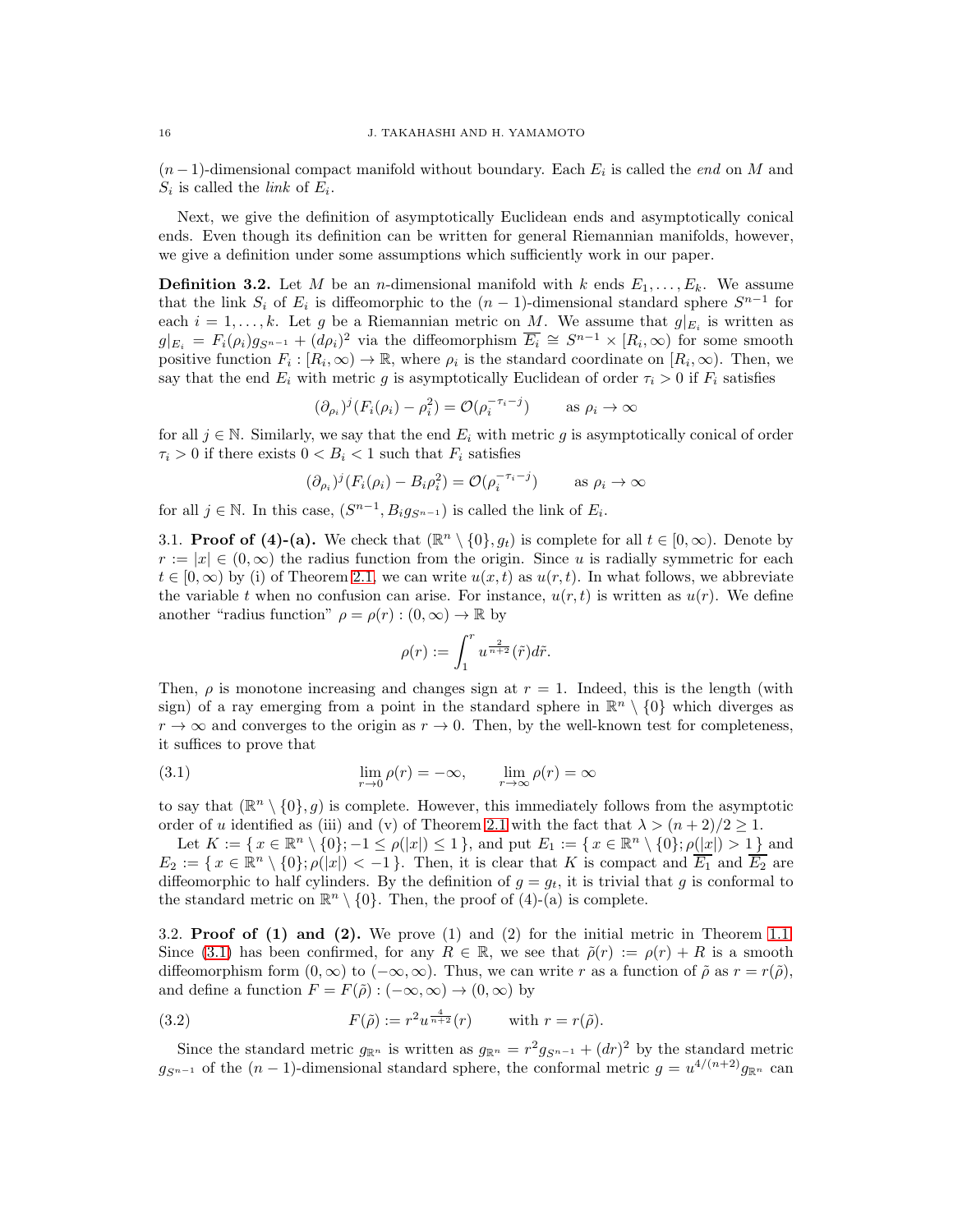be expressed as  $g = r^2 u^{4/(n+2)}(r) g_{S^{n-1}} + u^{4/(n+2)}(r) (dr)^2$ . By changing the radius coordinate from r to  $\tilde{\rho}$  and applying the relation  $d\tilde{\rho} = \rho'(r)dr = u^{2/(n+2)}dr$ , we see that

$$
g = F(\tilde{\rho})g_{S^{n-1}} + (d\tilde{\rho})^2.
$$

This is nothing but the warped product of  $(S^{n-1}, g_{S^{n-1}})$  and R with warping function  $F(\tilde{\rho})$ . Hence, it is diffeomorphic to the cylinder  $S^{n-1} \times \mathbb{R}$  and the "shape" as a Riemannian manifold is determined by the asymptotic behavior of  $F(\tilde{\rho})$  as  $\tilde{\rho} \to -\infty$  and  $\tilde{\rho} \to \infty$ .

First, we prove (1), that is,  $E_1$  is asymptotically Euclidean of order  $m_c\lambda - 2$  when  $t = 0$ under the assumption  $n \geq 6$ . Put

$$
R_1(r) := -\frac{2}{n+2} \int_r^{\infty} \tilde{r} u_0^{-\frac{n}{n+2}}(\tilde{r}) \partial_r u_0(\tilde{r}) d\tilde{r}, \qquad R_1 := u_0^{\frac{2}{n+2}}(1) - R_1(1).
$$

We note that  $R_1(r)$  is well-defined, since  $m_c \lambda > 1$  and

(3.3) 
$$
\tilde{r}u_0^{-\frac{n}{n+2}}(\tilde{r})\partial_r u_0(\tilde{r}) = \mathcal{O}(\tilde{r}^{-m_c\lambda}) \quad \text{as } \tilde{r} \to \infty.
$$

Put

<span id="page-16-0"></span>
$$
\rho_1(r) := \rho(r) + R_1.
$$

Then, a map sending  $x \in \overline{E_1}$  to  $(x/|x|, \rho_1(|x|)) \in S^{n-1} \times [1 + R_1, \infty)$  gives a diffeomorphism. Setting  $F(\rho_1)$  by replacing  $\tilde{\rho}$  in [\(3.2\)](#page-15-2) with  $\rho_1$ , we have  $g_0|_{E_1} = F(\rho_1)g_{S^{n-1}} + (d\rho_1)^2$ . We check the asymptotic behavior of  $F (= F_0)$  on  $E_1$ . By integration by parts, we have

$$
\rho(r) = \tilde{r}u_0^{\frac{2}{n+2}}(\tilde{r})\Big|_{\tilde{r}=1}^{\tilde{r}=r} - \frac{2}{n+2}\int_1^r \tilde{r}u_0^{-\frac{n}{n+2}}(\tilde{r})\partial_r u_0(\tilde{r})d\tilde{r}
$$
  
=  $ru_0^{\frac{2}{n+2}}(r) - u_0^{\frac{2}{n+2}}(1) - \frac{2}{n+2}\left(\int_1^\infty - \int_r^\infty\right)\tilde{r}u_0^{-\frac{n}{n+2}}(\tilde{r})\partial_r u_0(\tilde{r})d\tilde{r}$   
=  $\sqrt{F(\rho_1(r))} - R_1(r) - R_1.$ 

Then, by [\(3.3\)](#page-16-0) and  $\rho_1(r) = \rho(r) + R_1$ , we have

$$
\sqrt{F(\rho_1(r))} - \rho_1(r) = R_1(r) = \mathcal{O}(r^{-m_c \lambda + 1}) \quad \text{as } r \to \infty.
$$

Taking the first derivative of the both hand sides with respect to  $\rho_1$ , we have

$$
\partial_{\rho_1}(\sqrt{F(\rho_1)} - \rho_1) = \partial_r R_1 \cdot (\partial_r \rho_1)^{-1} = \frac{2}{n+2} r u_0^{-1} \partial_r u_0 = -\frac{2\lambda c_1^{m_c}}{n+2} \frac{r^{-m_c \lambda}}{c_1^{m_c} r^{-m_c \lambda} + c_2^{m_c}}.
$$

Taking the  $\rho_1$ -derivative of this equality inductively, one can see that

$$
\partial_{\rho_1}^{\ell}(\sqrt{F(\rho_1(r))}-\rho_1(r))=\mathcal{O}(r^{-m_c\lambda+1-\ell}) \qquad \text{as } r \to \infty
$$

for all  $\ell \geq 0$ . Since  $r = \mathcal{O}(\rho_1(r))$  as  $r \to \infty$ , we have

$$
\partial_{\rho_1}^{\ell}(\sqrt{F(\rho_1)} - \rho_1) = \mathcal{O}(\rho_1^{-m_c \lambda + 1 - \ell}) \quad \text{as } \rho_1 \to \infty
$$

for all  $\ell \geq 0$ . This immediately implies that

$$
\partial_{\rho_1}^{\ell}(F(\rho_1) - \rho_1^2) = \mathcal{O}(\rho_1^{-m_c \lambda + 2 - \ell}) \qquad \text{as } \rho_1 \to \infty
$$

for all  $\ell \geq 0$ . This proves (1). Remark that  $m_c \lambda > (n-2)/2 \geq 2$  under the assumption  $n \geq 6$ . Next, we prove (2), that is,  $E_2$  is asymptotically conical when  $t = 0$  for  $n \geq 3$ . Put

$$
R_2(r) := \frac{2}{n+2} \int_0^r u_0^{-\frac{n}{n+2}} (\tilde{r}) (\lambda u_0(\tilde{r}) + \tilde{r} \partial_r u_0(\tilde{r})) d\tilde{r},
$$
  

$$
R_2 := \frac{1}{1 - \frac{2\lambda}{n+2}} \left( -u_0^{\frac{2}{n+2}} (1) + R_2(1) \right).
$$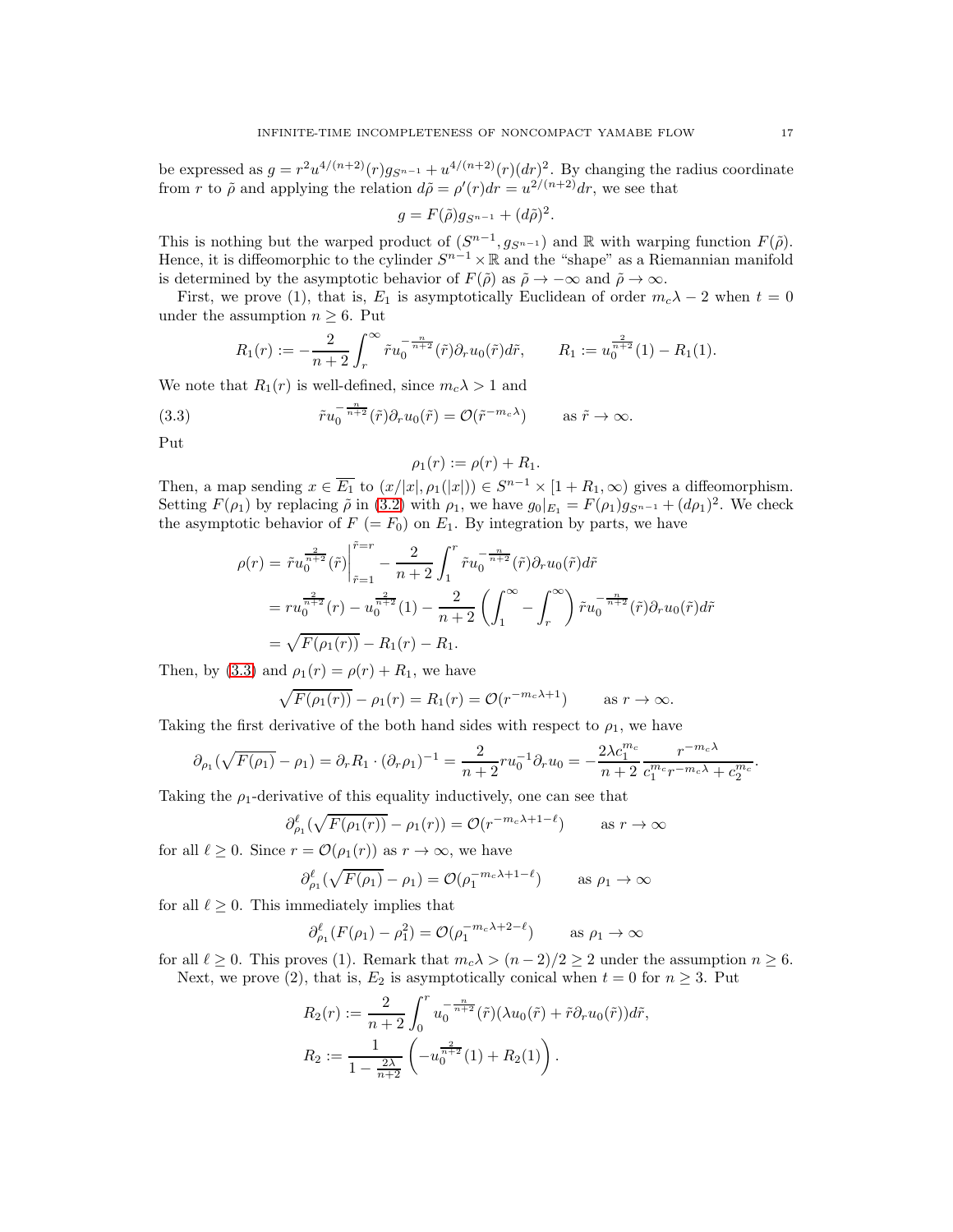We should check that  $R_2(r)$  is well-defined. Clearly, we have

$$
u_0^{-\frac{n}{n+2}}(\tilde{r}) = \mathcal{O}(\tilde{r}^{\frac{n}{n+2}\lambda}) \quad \text{as } \tilde{r} \to 0.
$$

Moreover, by careful calculations, one can see that

$$
\lambda u_0(\tilde{r}) + \tilde{r}\partial_r u_0(\tilde{r}) = \lambda \frac{c_2^{m_c} \tilde{r}^{m_c \lambda}}{c_1^{m_c} + c_2^{m_c} \tilde{r}^{m_c \lambda}} (c_1^{m_c} \tilde{r}^{-m_c \lambda} + c_2^{m_c})^{\frac{1}{m_c}} = \mathcal{O}(\tilde{r}^{m_c \lambda - \lambda}) \quad \text{as } \tilde{r} \to 0.
$$

These imply that

<span id="page-17-1"></span>(3.4) 
$$
u_0^{-\frac{n}{n+2}}(\tilde{r})(\lambda u_0(\tilde{r}) + \tilde{r}\partial_r u_0(\tilde{r})) = \mathcal{O}(\tilde{r}^{\frac{n-4}{n+2}\lambda}) \quad \text{as } \tilde{r} \to 0.
$$

Thus, the integral of the left hand side of [\(3.4\)](#page-17-1) on  $(0, r]$  is finite since  $(n - 4)\lambda/(n + 2) > -1$ . Put

$$
\rho_2(r):=-\rho(r)+R_2.
$$

Then, a map sending  $x \in \overline{E_2}$  to  $(x/|x|, \rho_2(|x|)) \in S^{n-1} \times [1 + R_2, \infty)$  gives a diffeomorphism. Setting

$$
F(\rho_2) := r^2 u^{\frac{4}{n+2}}(r)
$$
 with  $\rho_2(r) = \rho_2$ ,

we have  $g_0|_{E_2} = F(\rho_2)g_{S^{n-1}} + (d\rho_2)^2$ . We check the asymptotic behavior of  $F = F_0$  on  $E_2$ . By integration by parts, we have

$$
\rho(r) = \int_{1}^{r} (\tilde{r}^{\lambda} u_{0}(\tilde{r}))^{\frac{2}{n+2}} \tilde{r}^{-\frac{2\lambda}{n+2}} d\tilde{r}
$$
  
= 
$$
\frac{1}{1 - \frac{2\lambda}{n+2}} \left( \tilde{r} u_{0}^{\frac{2}{n+2}}(\tilde{r}) \Big|_{\tilde{r}=1}^{\tilde{r}=r} - \frac{2}{n+2} \left( \int_{1}^{0} - \int_{r}^{0} \right) u_{0}^{-\frac{n}{n+2}}(\tilde{r}) (\lambda u_{0}(\tilde{r}) + \tilde{r} \partial_{r} u_{0}(\tilde{r})) d\tilde{r} \right)
$$
  
= 
$$
\frac{1}{1 - \frac{2\lambda}{n+2}} \left( \sqrt{F(\rho_{2}(r))} - R_{2}(r) \right) + R_{2}.
$$

Then, by [\(3.4\)](#page-17-1) and  $\rho_2(r) = -\rho(r) + R_2$ , we see that

<span id="page-17-2"></span>(3.5) 
$$
\sqrt{F(\rho_2(r))} - \left(\frac{2\lambda}{n+2} - 1\right) \rho_2(r) = R_2(r) = \mathcal{O}(r^{\frac{n-4}{n+2}\lambda+1}) \quad \text{as } r \to 0.
$$

Since  $r^{1-2\lambda/(n+2)} = \mathcal{O}(\rho_2(r))$  as  $r \to 0$ , we have

$$
\sqrt{F(\rho_2)} - \sqrt{B}\rho_2 = \mathcal{O}(\rho_2^{-(\tau+1)}) \quad \text{as } \rho_2 \to \infty,
$$

where

(3.6) 
$$
B := \left(\frac{2}{n+2}\lambda - 1\right)^2 \in (0,1), \qquad \tau := \frac{\frac{n-4}{n+2}\lambda + 1}{\frac{2}{n+2}\lambda - 1} - 1 = \frac{\frac{n-6}{n+2}\lambda + 2}{\frac{2}{n+2}\lambda - 1} > 0.
$$

Taking the first derivative of  $(3.5)$  with respect to  $\rho_2$ , one can see that

<span id="page-17-0"></span>
$$
\partial_{\rho_2}(\sqrt{F(\rho_2)} - \sqrt{B}\rho_2) = \partial_r R_2 \cdot (\partial_r \rho_2)^{-1} = -\frac{2\lambda c_2^{m_c}}{n+2} (c_1^{m_c} r^{-m_c \lambda} + c_2^{m_c})^{-1}.
$$

Taking the  $\rho_2$ -derivative of this equality inductively, one can see that

$$
\partial_{\rho_2}^{\ell}(\sqrt{F(\rho_2(r))} - \sqrt{B}\rho_2(r)) = \mathcal{O}(r^{\alpha_{\ell}}) \quad \text{as } r \to 0
$$

for all  $\ell \geq 0$ , where

$$
\alpha_{\ell} := \left(\frac{2}{n-2}(\ell-1) + \ell\right) m_c \lambda + (\ell-1)(-m_c \lambda - 1).
$$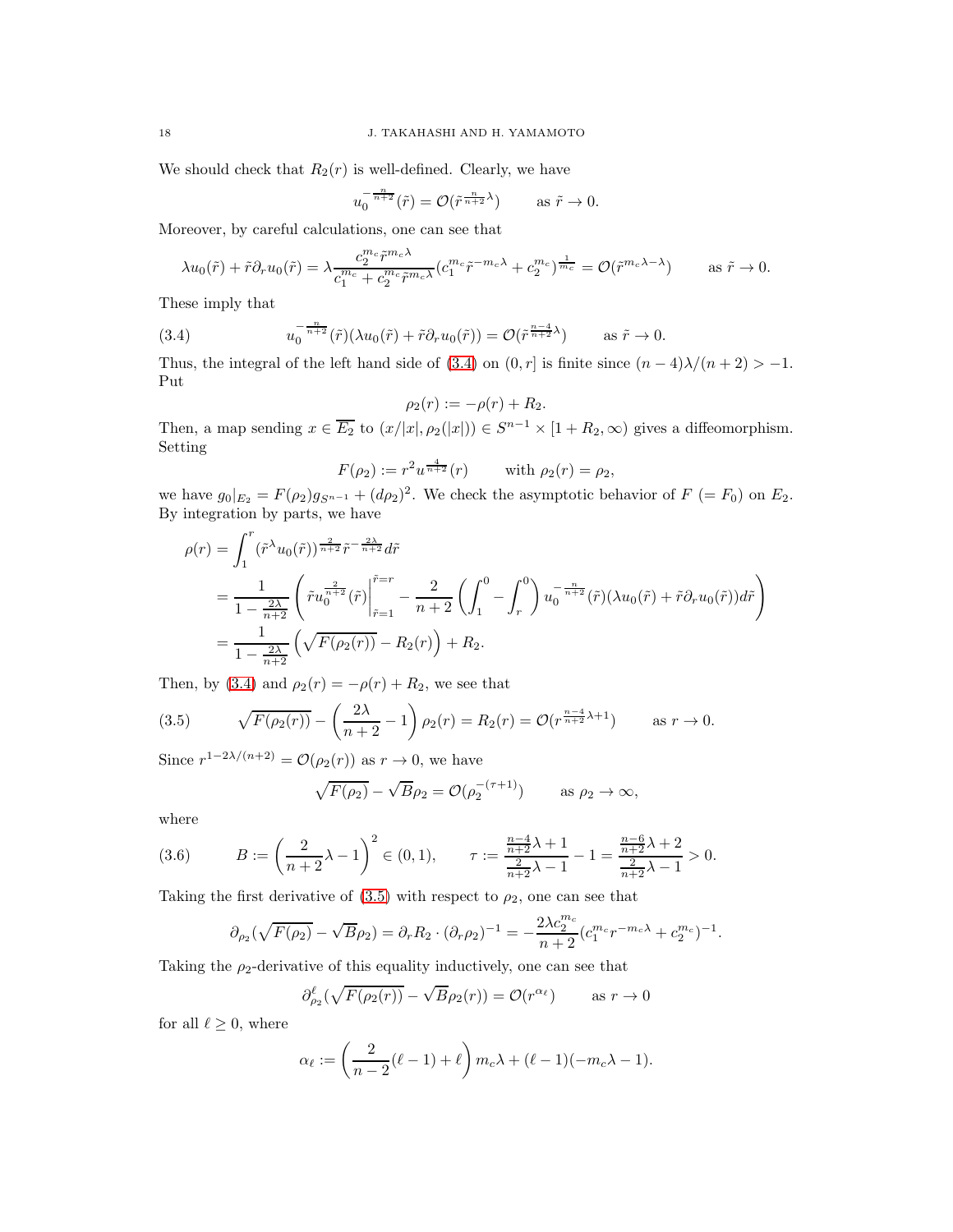By straightforward computations, we can see that

$$
\alpha_{\ell} = \left(\frac{2}{n+2}\lambda - 1\right)\ell + \frac{n-4}{n+2}\lambda + 1.
$$

This equality with  $r^{1-2\lambda/(n+2)} = \mathcal{O}(\rho_2(r))$  implies that

$$
\partial_{\rho_2}^{\ell}(\sqrt{F(\rho_2)} - \sqrt{B}\rho_2) = \mathcal{O}(\rho_2^{-(\tau+1)-\ell}) \quad \text{as } \rho_2 \to \infty
$$

for all  $\ell \geq 0$ . This immediately implies that

$$
\partial_{\rho_2}^{\ell} (F(\rho_2) - B\rho_2^2) = \mathcal{O}(\rho_2^{-\tau - \ell}) \quad \text{as } \rho_2 \to \infty.
$$

This proves (2), that is,  $E_2$  with the initial metric  $g_0$  is asymptotically conical of order  $\tau > 0$ in the sense of  $C^{\infty}$ . By looking at B, we can roughly imagine that the end  $E_2$  tends to be an asymptotically Euclidean end when the parameter  $\lambda \in ((n+2)/2, n+2)$  approaches to  $n+2$ and, contrary, it tends to be a narrower horn when  $\lambda$  approaches to  $(n+2)/2$ .

3.3. **Proof of (3).** To prove (3), we calculate the scalar curvature of  $g_0 = u_0^{4/(n+2)} g_{\mathbb{R}^n}$ . By the general formula [\(1.2\)](#page-3-4) with  $v := c_1^{m_c} |x|^{-m_c \lambda} + c_2^{m_c}$  and  $\text{scal}(g_{\mathbb{R}^n}) = 0$ , we have

$$
\text{scal}(g_0) = -\frac{4(n-1)}{n-2}v^{-\frac{n+2}{n-2}}(r)\left(\partial_r^2v(r) + \frac{1}{r}\partial_r v(r)\right)
$$
  
= 
$$
-\frac{4(n-1)}{n-2}v^{-\frac{n+2}{n-2}}(r)c_1^{m_c}(m_c\lambda)^2r^{-m_c\lambda-2} < 0,
$$

and (3) is proved.

3.4. **Proof of (4).** The property (4) is about the Yamabe flow starting from  $g_0$ . We remark that the existence and uniqueness of a long time solution is already proved as we wrote at the beginning of this section. We also remark that the property  $(4)-(a)$  is already proved. Thus, we prove  $(4)-(b)$ ,  $(4)-(c)$  and  $(4)-(d)$ . However,  $(4)-(d)$  clearly follows from (vi) of Theorem [2.1.](#page-5-0) Hence, it suffices to prove  $(4)-(b)$  and  $(4)-(c)$ .

First, we prove (4)-(b). Since the volume form of  $g_t = u^{4/(n+2)} g_{\mathbb{R}^n}$  is given by

$$
\mathrm{vol}(g_t) = u^{\frac{2n}{n+2}} \mathrm{vol}(g_{\mathbb{R}^n}),
$$

we can easily see that  $(4)-(b)$  holds by (iii) and  $(v)$  of Theorem [2.1.](#page-5-0)

Next, we prove (4)-(c), that is, the Yamabe constant  $Y(M, g_t)$  of  $(M, g_t)$  is equal to  $Y(S^n, g_{S^n})$  (> 0) for all  $t \in [0, \infty)$ . We remark that for a general Riemannian manifold  $(M, g)$ (not necessarily compact), its Yamabe constant is defined as follows.

<span id="page-18-0"></span>**Definition 3.3.** Let  $(M, g)$  be an *n*-dimensional Riemannian manifold. Then, the Yamabe constant of  $(M, q)$  is defined by

$$
Y(M,g) := \inf_{f \in C_0^{\infty}(M)} \frac{4^{\frac{n-1}{n-2} \int_M |\nabla f|^2 dv_g + \int_M \text{scal}(g) f^2 dv_g}}{\left(\int_M |f|^{\frac{2n}{n-2} \int_M \frac{n-2}{n}} dv_g\right)^{\frac{n-2}{n}}},
$$

where  $C_0^{\infty}(M)$  is the set of all smooth functions with compact support on M.

Then, we have  $Y(M, g_t) = Y(\mathbb{R}^n \setminus \{0\}, g_{\mathbb{R}^n})$  since our initial Riemannian manifold  $(M, g_t)$  is conformal to  $(\mathbb{R}^n \setminus \{0\}, g_{\mathbb{R}^n})$  and the Yamabe constant is conformally invariant. Let N and S be the North and South poles of  $S<sup>n</sup>$ . Since the stereographic projection gives a conformal isometry between  $(\mathbb{R}^n, g_{\mathbb{R}^n})$  and  $(S^n \setminus \{N\}, g_{S^n})$ ,  $(\mathbb{R}^n \setminus \{0\}, g_{\mathbb{R}^n})$  is conformal to  $(S^n \setminus \{S, N\}, g_{S^n})$ . Thus,  $Y(\mathbb{R}^n \setminus \{0\}, g_{\mathbb{R}^n}) = Y(S^n \setminus \{S, N\}, g_{S^n})$ . Since it is known that  $Y(U, g_{S^n}) = Y(S^n, g_{S^n})$  for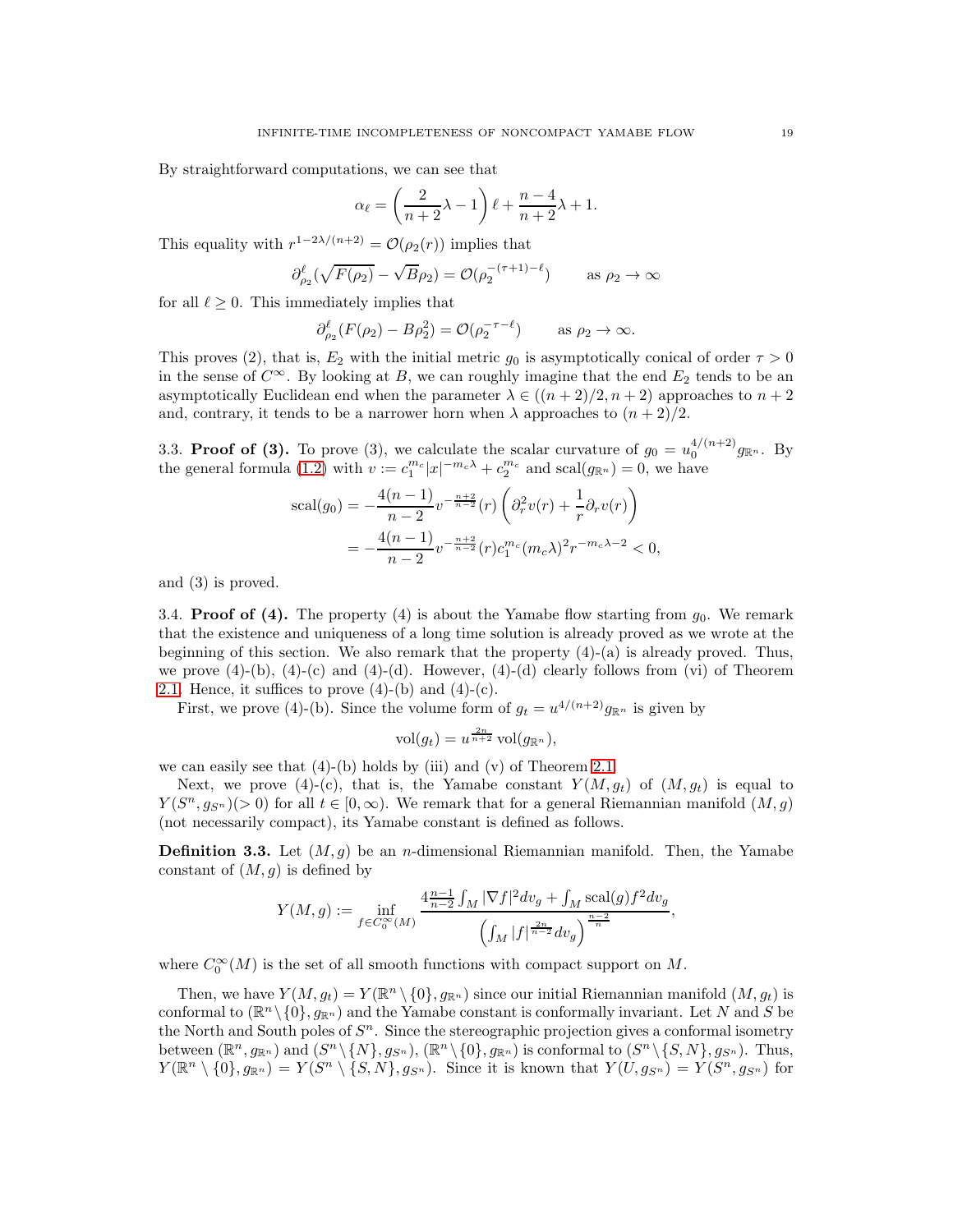an open subset U of  $S^n$  (see [\[25,](#page-19-25) Lemma 2.1]), we have  $Y(S^n \setminus \{S, N\}, g_{S^n}) = Y(S^n, g_{S^n}) =$  $n(n-1) \text{Vol}(S^n, g_{S^n})^{2/n}$ , where the last equality follows from [\[1\]](#page-19-26). Thus, we have

$$
Y(M, g_t) = Y(S^n, g_{S^n}) = n(n-1) \operatorname{Vol}(S^n, g_{S^n})^{\frac{2}{n}} > 0.
$$

Hence, (4) is proved. The proof of Theorem [1.1](#page-2-0) is complete.

#### **REFERENCES**

- <span id="page-19-26"></span>[1] T. Aubin, Équations différentielles non linéaires et problème de Yamabe concernant la courbure scalaire, J. Math. Pures Appl. 55 (1976), 269–296.
- <span id="page-19-15"></span><span id="page-19-2"></span>[2] S. Brendle, Convergence of the Yamabe flow for arbitrary initial energy, J. Differential Geom. 69 (2005), 217–278.
- <span id="page-19-13"></span>[3] E. Chen and Y. Wang, The Yamabe flow on asymptotically flat manifolds, preprint, [arXiv:2102.07717.](http://arxiv.org/abs/2102.07717)
- [4] L. Cheng and A. Zhu, Yamabe flow and ADM mass on asymptotically flat manifolds, J. Math. Phys. 56 (2015), 101507, 21 pp.
- <span id="page-19-1"></span>[5] B. Chow, The Yamabe flow on locally conformally flat manifolds with positive Ricci curvature, Comm. Pure Appl. Math. 45 (1992), 1003–1014.
- <span id="page-19-4"></span>[6] P. Daskalopoulos, M. del Pino, J. King and N. Sesum, Type I ancient compact solutions of the Yamabe flow, Nonlinear Anal. 137 (2016), 338–356.
- <span id="page-19-5"></span>[7] P. Daskalopoulos, M. del Pino, J. King and N. Sesum, New type I ancient compact solutions of the Yamabe flow, Math. Res. Lett. 24 (2017), 1667–1691.
- <span id="page-19-3"></span>[8] P. Daskalopoulos, M. del Pino and N. Sesum, Type II ancient compact solutions to the Yamabe flow, J. Reine Angew. Math. 738 (2018), 1–71.
- <span id="page-19-16"></span>[9] P. Daskalopoulos and N. Sesum, On the extinction profile of solutions to fast diffusion, J. Reine Angew. Math. 622 (2008), 95–119.
- <span id="page-19-18"></span>[10] M. Fila, P. Macková, J. Takahashi and E. Yanagida, Moving singularities for nonlinear diffusion equations in two space dimensions, J. Elliptic Parabol. Equ. 6 (2020), 155–169.
- <span id="page-19-17"></span>[11] M. Fila, J. Takahashi and E. Yanagida, Solutions with moving singularities for equations of porous medium type, Nonlinear Anal. 179 (2019), 237–253.
- <span id="page-19-24"></span>[12] G. B. Folland, Introduction to partial differential equations, Second edition, Princeton University Press, Princeton, NJ, 1995.
- <span id="page-19-22"></span><span id="page-19-9"></span>[13] M. Fujiwara, Über summierbare reihen und integrale, Tôhoku Math. J. 15 (1919), 323–329.
- [14] G. Giesen and P. Topping, Ricci flow of negatively curved incomplete surfaces, Calc. Var. Partial Differential Equations 38 (2010), 357–367.
- <span id="page-19-10"></span>[15] G. Giesen and P. Topping, Existence of Ricci flows of incomplete surfaces, Comm. Partial Differential Equations 36 (2011), 1860–1880.
- <span id="page-19-19"></span><span id="page-19-0"></span>[16] R.S. Hamilton, Lectures on geometric flows, unpublished manuscript, 1989.
- [17] M. A. Herrero and M. Pierre, The Cauchy problem for  $u_t = \Delta u^m$  when  $0 < m < 1$ , Trans. Amer. Math. Soc. 291 (1985), 145–158.
- <span id="page-19-20"></span>[18] K. M. Hui, Uniqueness and time oscillating behaviour of finite points blow-up solutions of the fast diffusion equation, Proc. Roy. Soc. Edinburgh Sect. A 150 (2020), 2849–2870.
- <span id="page-19-21"></span><span id="page-19-8"></span>[19] T. Kubota, Einige sätze den grenzwert betreffend, Tôhoku Math. J. 15 (1919), 314–322.
- [20] L. Ma, Yamabe flow and metrics of constant scalar curvature on a complete manifold, Calc. Var. Partial Differential Equations 58 (2019), 30, 16 pp.
- <span id="page-19-14"></span><span id="page-19-6"></span>[21] L. Ma, Global Yamabe flow on asymptotically flat manifolds, J. Funct. Anal. 281 (2021), 109229, 14 pp.
- [22] L. Ma and Y. An, The maximum principle and the Yamabe flow, Partial differential equations and their applications (Wuhan, 1999), 211–224, World Sci. Publ., River Edge, NJ, 1999.
- <span id="page-19-7"></span>[23] L. Ma, L. Cheng and A. Zhu, Extending Yamabe flow on complete Riemannian manifolds, Bull. Sci. Math. 136 (2012), 882–891.
- <span id="page-19-23"></span>[24] P. Quittner and Ph. Souplet, Superlinear parabolic problems, Blow-up, global existence and steady states, Second edition, Birkhäuser Advanced Texts: Basler Lehrbücher, Birkhäuser/Springer, Cham, 2019.
- <span id="page-19-25"></span>[25] R. Schoen and S.-T. Yau, Conformally flat manifolds, Kleinian groups and scalar curvature, Invent. Math. 92 (1988), 47–71.
- <span id="page-19-11"></span>[26] M. B. Schulz, Instantaneously complete Yamabe flow on hyperbolic space, Calc. Var. Partial Differential Equations 58 (2019), 190, 30 pp.
- <span id="page-19-12"></span>[27] M. B. Schulz, Incomplete Yamabe flows and removable singularities, J. Funct. Anal. 278 (2020), 108475, 18 pp.